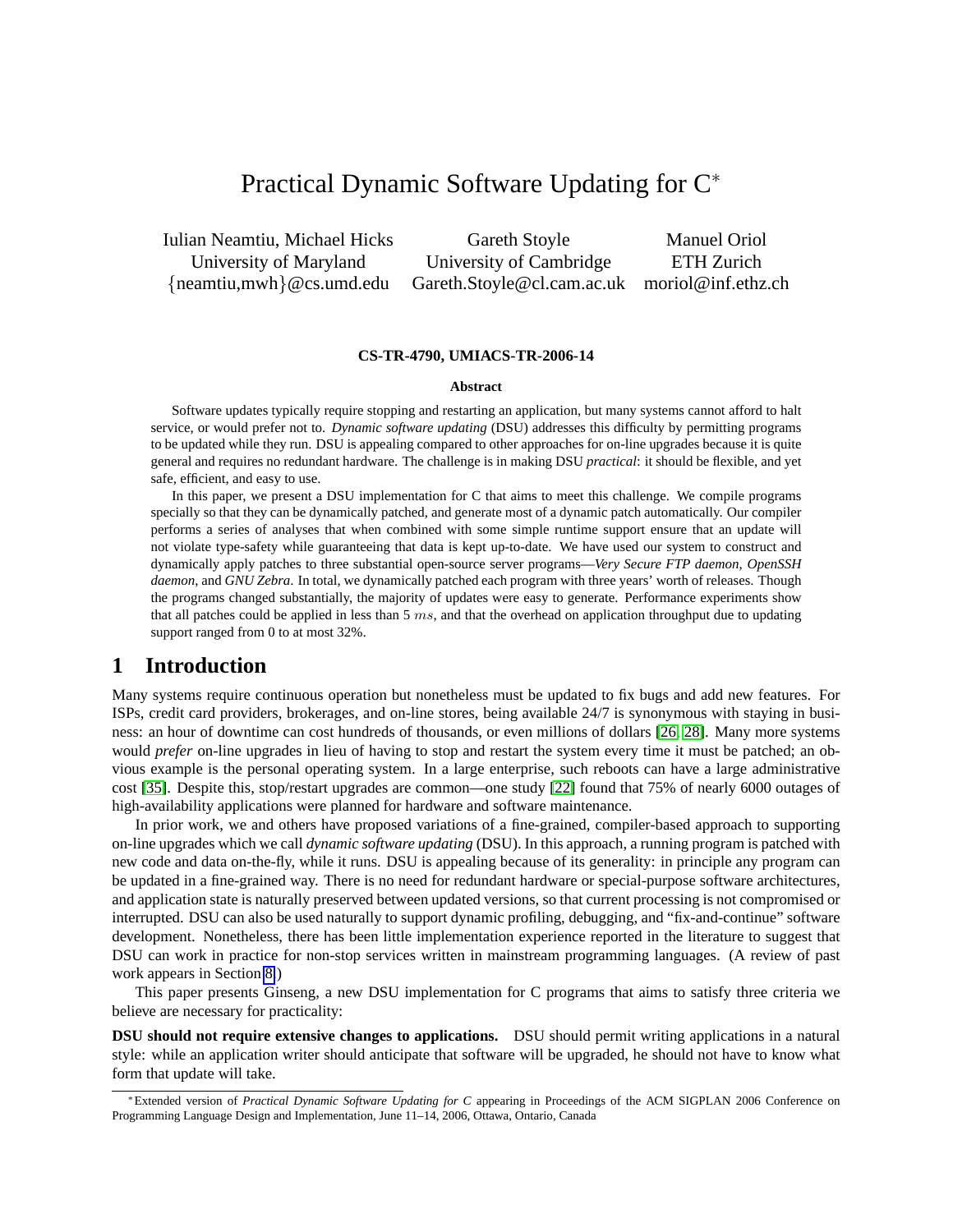**DSU should restrict the form of dynamic updates as little as possible.** The power and appeal of DSU is to permit applications to change on the fly at a fine granularity. Thus, programmers should be able to change data representations, change function prototypes, reorganize subroutines, etc. as they normally would.

**Dynamic updates should be neither hard to write nor hard to establish as correct.** The harder it is to develop applications that use DSU, the more its benefit of finer granularity and control is diminished.

To evaluate Ginseng, we have used it to dynamically upgrade three open-source servers: vsftpd (the Very Secure FTP daemon), the sshd daemon from the OpenSSH suite, and the zebra server from the GNU Zebra routing software package.

Based on our experience, we believe Ginseng squarely meets the first two criteria for the class of single-threaded server applications we considered, and makes significant headway toward the third. These programs are realistic, substantial, and in common use. Though they were not designed with updating in mind, we had to make only a handful of changes to their source code to make them safely updateable. Each dynamic update we performed was based on an actual release, and for each application, we applied updates corresponding to at least three years' worth of releases, totaling as many as twelve different patches in one case. To achieve these results, we developed several new implementation techniques, including new ways to handle the transformation of data whose type changes, to allow dynamic updates to infinite loops, and to allow updates to take effect in programs with function pointers. Though we have not optimized our implementation, overhead due to updating is modest: between 0 and 32% on the programs we tested.

Despite the fact that changes were non-trivial, generating and testing patches was relatively straightforward. We developed tools to generate most of a dynamic patch automatically by comparing two program versions, reducing programmer work. More importantly, Ginseng performs two safety analyses to determine times during the running program's execution at which an update can be performed safely. The theoretical development of our first analysis, called the *updateability analysis*, is presented in earlier work [\[33\]](#page-19-4). The contribution of this paper is the implementation of that analysis for the full C programming language, along with some practical extensions, and the development of a new *abstraction-violating alias analysis* for handling some of the low-level features of C. These safety analyses go a long way toward ensuring correctness, though the programmer needs a clear "big picture" of the application e.g., interactions between components and global invariants.

In short, we make the following contributions in this paper:

- 1. We present a practical framework to support dynamically updating running C programs. Ours is the most flexible, and arguably the most safe, implementation of a DSU system to date.
- 2. We present a substantial study of the application of our system to three sizeable C server programs. Our experience shows that DSU can be practical for updating realistic server applications as they are written now, and as they evolve in practice. We are optimistic that our approach can ultimately be practical for many non-stop applications, including game servers, operating systems and embedded systems software.

The next section presents an overview of our approach and outlines the rest of the paper.

## <span id="page-1-1"></span>**2 Ginseng Overview**

Ginseng consists of a compiler, a patch generator and a runtime system for building updateable software.<sup>[1](#page-1-0)</sup> Basic usage is illustrated in Figure [1,](#page-2-0) with Ginseng components in white boxes. There are two stages. First, for the initial version of a program,  $v_0.c$ , the *compiler* generates an updateable executable  $v_0$ , along with some prototype and analysis information (Version Data  $d_0$ ). The executable is deployed. Second, when the program has changed to a new version  $(v_1.c)$ , the developer provides the new and old code to the *patch generator* to generate a patch  $p_1.c$ representing the differences. This is passed to the compiler along with the current version information, and turned into a dynamic patch  $v_0 \rightarrow v_1$ . The *runtime system* links the dynamic patch into the running program, completing the on-line update. This process continues for each subsequent program version.

The Ginseng compiler has two responsibilities. First, it compiles programs to be dynamically updateable, so that existing code will be redirected to replacement functions present in a dynamic patch. In addition, when a type is updated, existing values of that type must be transformed to have the new type's representation, to be compatible with the new code. Code is compiled to notice when a typed value is out of date, and if so, to apply the necessary

<span id="page-1-0"></span><sup>&</sup>lt;sup>1</sup>The compiler and patch generator are written in Objective Caml using the CIL framework [\[25\]](#page-19-5). The runtime system is a library written in C.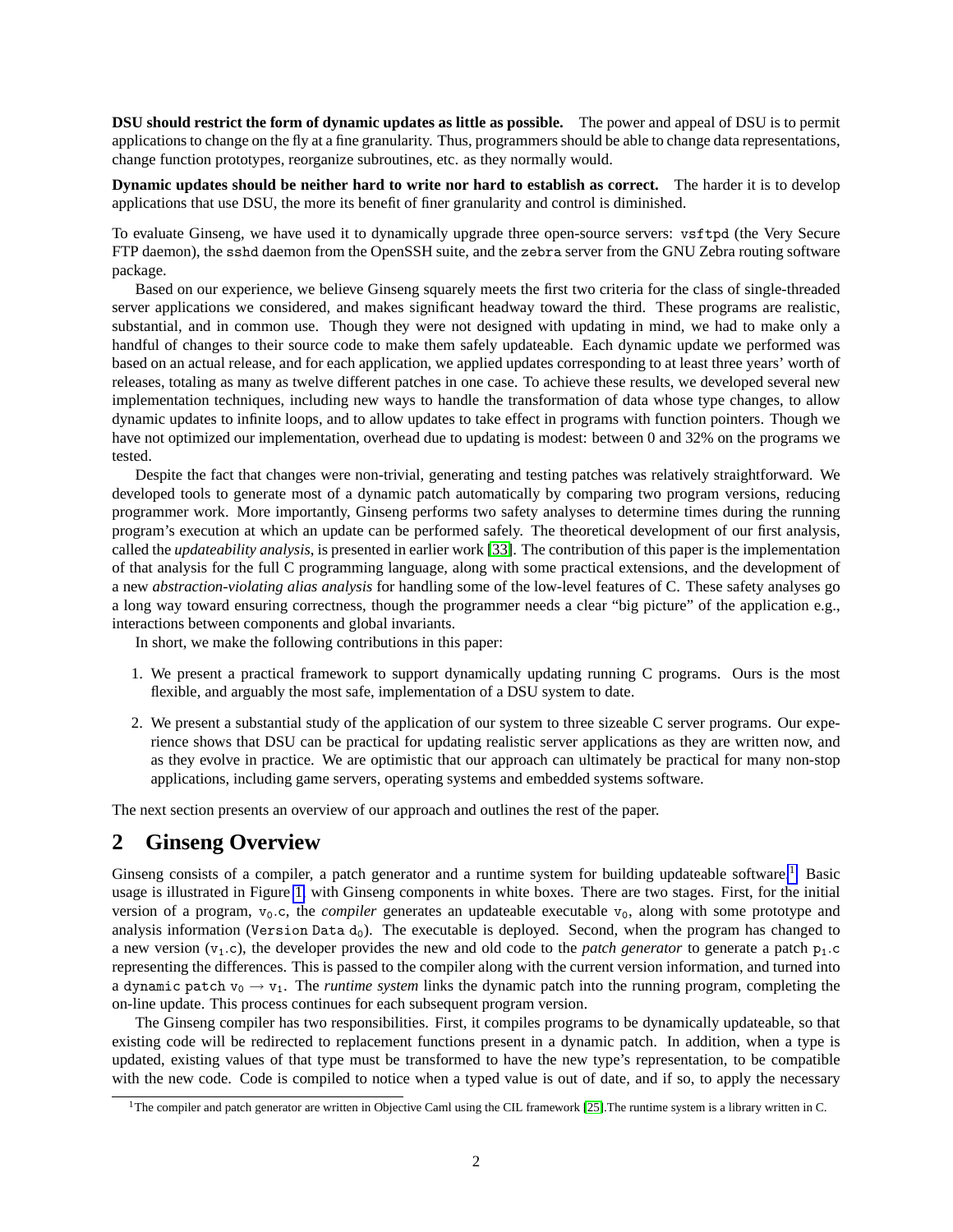

<span id="page-2-0"></span>Figure 1: Building and dynamically updating software with Ginseng.

transformation function. We explain in Section [3](#page-2-1) how our implementation supports these features by transforming a program to use *function indirections* and *type wrappers*.

Second, the Ginseng compiler uses a suite of analyses to ensure that updates are always *type-safe*, even when changes are made to function prototypes or type definitions. The basic idea is to examine the program to discover assumptions made about the types of updateable entities (i.e., functions or data) in the continuation of each program point. These assumptions become constraints on the timing of updates. For example, a call to int f(int) constrains the program point just before the call to not allow an update to f that would change f's type. The formal details of our analysis are presented elsewhere [\[33\]](#page-19-4); Section [4](#page-6-0) discusses its application to C programs, including several extensions.

The Ginseng patch generator (Section [5\)](#page-8-0) has two responsibilities. First, it identifies those definitions (be they global variables, functions, or types) that have changed between versions. New and changed definitions are included in the output patch file, while old definitions are made extern. Second, for each type definition that has changed, it generates a *type transformer* function used to convert values from a type's old representation to the new one. The compiler inserts code so that the program will make use of these functions following a dynamic patch. If the new code assumes an invariant about global state, this invariant has to hold after the update takes place. Users can write optional *state transformer* functions that are run at update time to convert global state and run initialization code for this purpose. Users also may adjust the generated type transformers as necessary. We found that writing state transformers or adjusting type transformers was rarely needed.

The dynamic update itself is carried out by the Ginseng runtime system (Section [5\)](#page-8-0) linked into the updateable program. Once notified, the runtime system will cause the patch to be dynamically loaded and linked at the next safe *update point*. This is essentially a call into the runtime system inserted by the programmer. Our safety analysis will annotate these points with constraints as to how definitions are allowed to change at each particular point. The runtime system will check that these constraints are satisfied by the current update, and if so, it "glues" the dynamic patch into the running program. In our experience, finding suitable update points in long-lived server programs is quite straightforward, and the analysis provides useful feedback as to whether the chosen spots are free from restrictions.

The next three sections describe these features of Ginseng in detail, while Sections [6](#page-8-1) and [7](#page-12-0) describe our experience using Ginseng and evaluate its performance. We finish with a discussion of related work and conclude.

### <span id="page-2-1"></span>**3 Enabling On-line Updates**

To make programs dynamically updateable we address two main problems. First, existing code must be able to call new versions of functions, whether via a direct call or via a function pointer. Second, the state of the program must be transformed to be compatible with the new code. For a type whose definition has changed, existing values of that type must be transformed to conform to the new definition.

Ginseng employs two mechanisms to address these two problems, respectively: *function indirection* and *typewrapping*. We discuss them in turn below, and show how they can be combined to update long-running loops.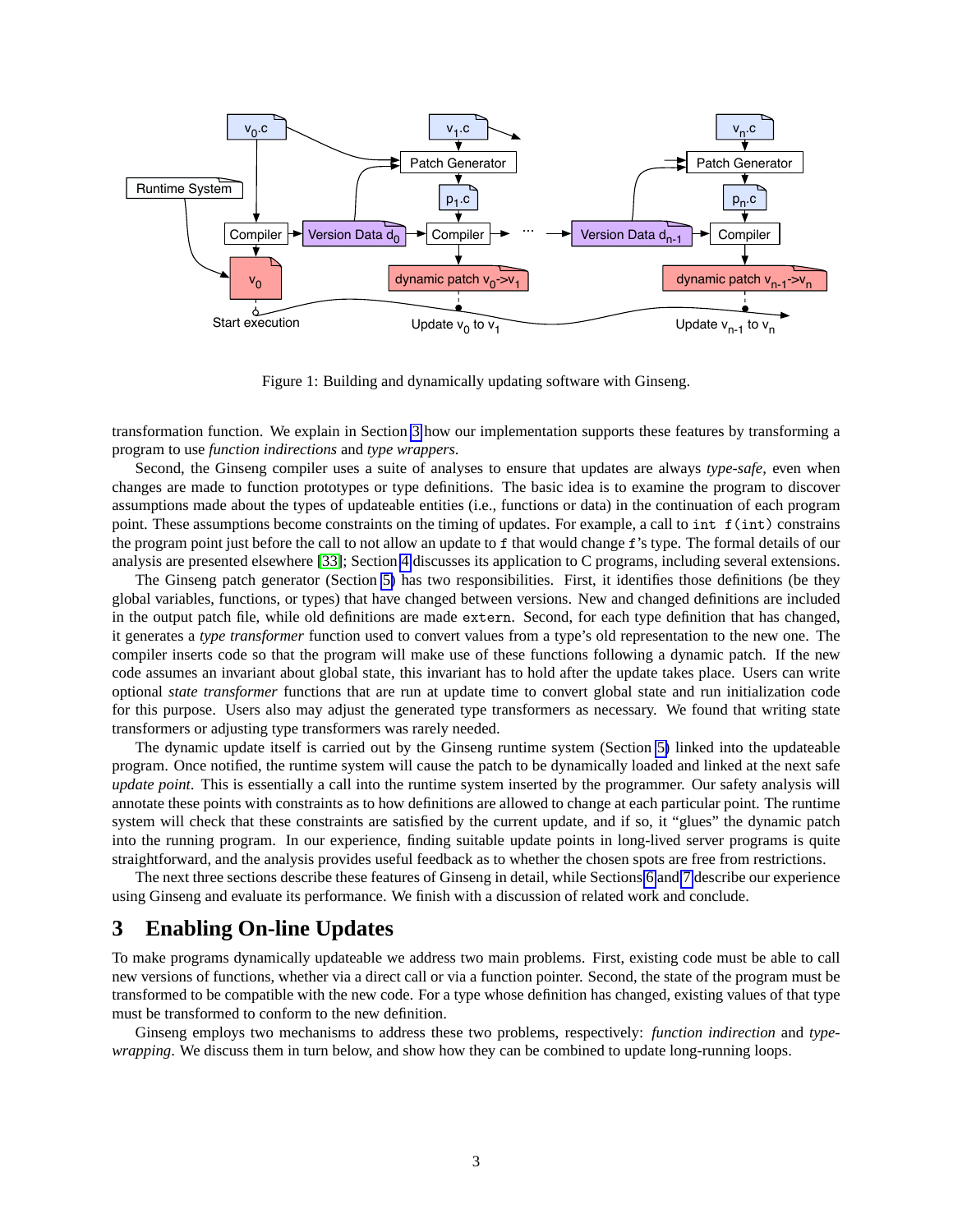### **3.1 Function Indirection**

Function indirection is a standard technique that permits old code to call new function versions by introducing a level of indirection between a caller and the called function, so that its implementation can change. For each function f in the program, Ginseng introduces a global variable  $f$ <sub>-p</sub>tr that initially points to the first version of  $f$ .<sup>[2](#page-3-0)</sup> Ginseng encodes version information through name mangling, f initially being  $f_v$  to, then  $f_v$ 1 and so on. Each direct call to f within the program is replaced with a call through \*f\_ptr. Ginseng also handles function pointers in an interesting way: if the program passes f as data (i.e., as a function pointer), Ginseng generates a wrapper function that calls \*f\_ptr and passes this wrapper instead. To dynamically update f to version 1, the runtime system dynamically loads the new version  $f_v1$  and then stores the address of  $f_v1$  in  $f_p1$ .

### **3.2 Type Wrapping**

The Ginseng updating model enforces what we call *representation consistency* [\[33\]](#page-19-4), in which all values of type T in the program at a given time must logically be members of T's most recent version. The alternative would be to allow multiple versions of a type to coexist, where code and values of old and new type could interact freely within the program. (Hjálmtýsson and Gray [\[18\]](#page-19-6) refer to these approaches as *global update* and *passive partitioning*, respectively.) Representation consistency is a useful property because it more closely models the "forward march" of a program's on-line evolution, making it easier to reason about.

To enforce representation consistency, Ginseng must ensure that when a particular type T's definition is updated, values of that type in the running program are updated as well. To do this, a dynamic patch defines a *type transformer function* used to transform a value  $v_T$  from T's old definition to its new one. Just like functions, types are associated with a version, and the type transformer  $c_{Tn\to n+1}$  converts values of type  $T_n$  to be those of type  $T_{n+1}$ . As we explain later, much of a type transformer function can be generated automatically via a simple comparison of the old and new definitions.

Given this basic mechanism, we must address two questions. First, when are type transformers to be used? Second, how is updateable data represented?

**Applying Type Transformers** To transform existing  $v_{\text{T}_n}$  values the runtime system must find them all and apply  $c_{T_n\to n+1}$  to each. One approach would be to do this eagerly, at update-time; this would require either implementing a garbage-collector-style tracing algorithm [\[14\]](#page-19-7), or maintaining a registry of pointers to every (live) value of type  $T_n$ during execution [\[4\]](#page-18-0). More simply, we could restrict type transformation to only those data reachable from global variables, and require the programmer to implement the tracer manually [\[17\]](#page-19-8). Finally, we could do it lazily, as the program executes following the update [\[12,](#page-18-1) [7\]](#page-18-2).

Ginseng uses the lazy approach. The compiler renames version n of the user's definition of T to be  $T_n$ , where the definition of T simply wraps that of  $\texttt{T}_n$ , adding a version field. Given a value  $v_{\texttt{T}}$  (of wrapped type T), Ginseng inserts a *coercion* function called  $con_{T}$  (for <u>con</u>cretization of T) that returns the underlying representation. This coercion is inserted wherever  $v_T$  is used concretely, i.e., in a way that depends on its definition. For example, this would happen when accessing a field in a struct. Whenever  $con_{T}$  is called on  $v_T$ , the coercion function compares  $v_T$ 's version  $n$ with the latest version  $m$  of T. If  $n < m$ , then the necessary type transformer functions are composed and applied to  $v_{\text{T}}$ , changing it in-place, to yield the up-to-date  $v_{\text{T}_m}$  (of type  $\text{T}_m$ ).

The lazy approach has a number of benefits. First, it is not limited to processing only values that are reachable by global variables; stack-allocated values, or those reachable from stack allocated values are handled easily. Second, it amortizes transformation costs, reducing the potential pause at update-time that would be required to transform all data in the program. The drawback is that per-type access during normal program execution is more expensive (due to the calls to  $con_{T}$ ), and the programmer has little control over when type transformers are invoked, since this is determined automatically. Therefore, transformers must be written to be timing-independent. In our experience, type transformers are used rarely, and so it may be sensible to use a combination of eager and lazy application to reduce total overhead.

Without care, it could be possible for a transformed value to end up being processed by old code, violating representation consistency. This could lead a  $con_{T}$  coercion to discover that the version n on  $v_T$  is actually *greater* than the version  $m$  of the type T expected by the code. A similar situation arises when function types change: old code might end up calling the new version of a function assuming it has the old signature. We solve these problems with some novel safety analyses, described in more detail in Section [4.](#page-6-0)

<span id="page-3-0"></span> ${}^{2}$ Ginseng is more careful than we are in these examples about generating non-clashing variable names.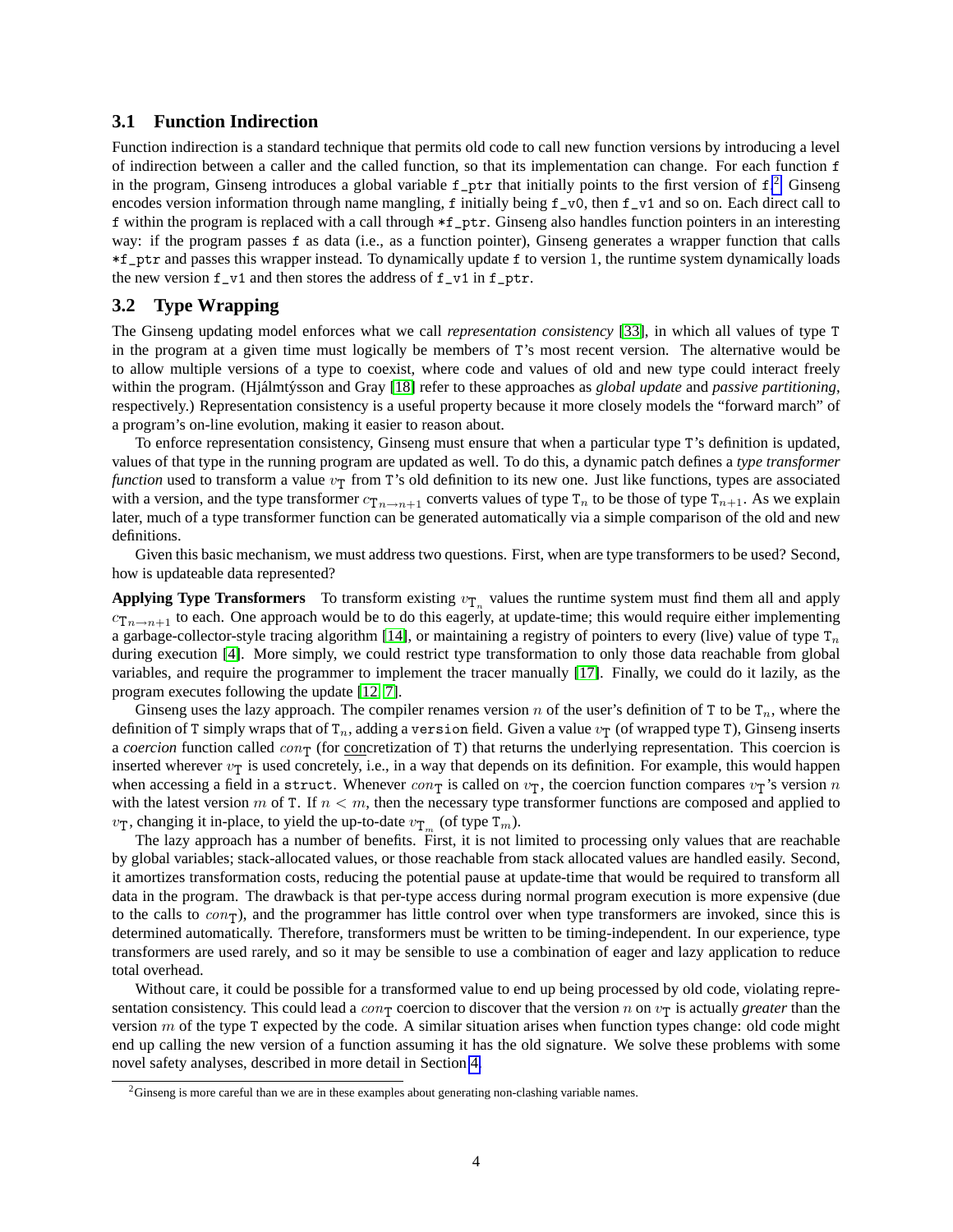| <b>Original program</b>                                                                                                                                                                                                    | Updateable program                                                                                                                                                                                                                                                                                                                                                               |                                                                                                                                                                                                                                                                                                                                                                                                                                                  |  |  |  |  |
|----------------------------------------------------------------------------------------------------------------------------------------------------------------------------------------------------------------------------|----------------------------------------------------------------------------------------------------------------------------------------------------------------------------------------------------------------------------------------------------------------------------------------------------------------------------------------------------------------------------------|--------------------------------------------------------------------------------------------------------------------------------------------------------------------------------------------------------------------------------------------------------------------------------------------------------------------------------------------------------------------------------------------------------------------------------------------------|--|--|--|--|
| struct T {<br>int x; int y;<br>$\cdot$<br>void foo(int* x) {<br>$*x = 1$ :<br>void apply(void $(*fp)(int*)$<br>$int* x)$ {<br>fp(x);<br>void call() $\{$<br>struct T t = $\{1,2\}$ ;<br>$apply(foo, \&t.x);$<br>$t.y = 1;$ | struct $T \{$<br>unsigned int version;<br>union { struct __TO data;<br>char padding $[X]$ ; $\}$ udata;<br>$\}$ ;<br>$struct -T0* -con_T(struct T* abs)$<br>$L$ DSU_transform(abs);<br>return &abs->udata.data;<br>void * foo_ptr = $k_f$ oo_v0;<br>void * apply_ptr = $&$ __apply_v0;<br>void * call_ptr = $&$ _call_v0;<br>void $_{-}$ foo_wrap(int* x) {<br>$(*foo\_ptr)(x);$ | struct $\_T0$ { int x; int y; };<br>/* D=D'={T}, L={T}, x:T */<br>void __foo_v0(int* x) { *x = 1; }<br>/* D={foo,T}, D'={T}, L={}, x:T */<br>void $\text{__apply_v0}(void (*fp)(int*),$<br>int $*x$ ) {<br>fp(x);<br>/* D={T,apply}, D'={}, L={} */<br>void $_{-}$ call $_{-}$ v0() {<br>struct T t = { 0, {.data={1,2}}};<br>$(*apply\_ptr)$ ( $\_foo\_wrap$ ,<br>& $\left($ con T $(kt)$ )->x):<br>$/*$ D={T} */<br>$\&$ (__con_T(&t))->y = 1; |  |  |  |  |

<span id="page-4-0"></span>Figure 2: Compiling a program to be dynamically updateable.

**Type Representations** While lazy type updating is not new, there has been little or no exploration of its implementation, particularly for a low-level language such as C. Based on our experience, a given type is likely to grow in size over time, so the representation of the wrapped type T must accommodate this. One approach is to define the wrapper type to use a fixed space, larger than the size of  $T_0$  (padding). This strategy allows future updates to T that do not expand beyond the preallocated padding. The main advantage of the padding approach is that the allocation strategy for wrapped data is straightfowrward: stack-allocated data in the source program is still stack allocated in the compiled program, and similarly for malloced data. This is because type transformation happens *in place*: the transformed data overwrites the old data in the same storage. On the other hand, growth in the size of a data type is limited by the initial padding, hampering on-line evolution. Padding also changes the cache locality of data; for example, if a two-word structure in the original program is expanded to four words, then half as many elements can fit in a cache line. For simplicity, Ginseng employs this approach.

An alternative approach is to use indirection, and represent the wrapped type as a pointer to a value of the underlying type. This mechanism is used in the K42 operating system [\[20\]](#page-19-9), which supports updating objects. The indirection approach solves the growth problem by allowing the size of the wrapped type to grow arbitrarily, but introduces an extra dereference per access. More importantly, the indirection approach makes memory management more challenging: how should storage for the transformed data be allocated, and what is to happen to the now-unneeded old data? Also, when data is copied, the indirected data must be copied as well, to preserve the sharing semantics of the application. The simplest solution would be to have the compiler malloc new representations and free (or garbage collect) the old ones; this is less performance-friendly than stack allocation. A better alternative would be to use *regions* [\[34\]](#page-19-10), which have lexically-scoped lifetimes (as with stack frames), but support dynamic allocation. Of course, a hybrid approach is also possible: data could start out with some padding, and an indirection is only added if the padding is ever exceeded.

### **3.3 Example**

Figure [2](#page-4-0) presents a simple C program, and how we compile it to be updateable. The original program is on the left, and the resulting updateable program in the middle and right columns. The comments can be ignored; these are the results of the safety analysis, explained in the next section.

First, we can see that all function definitions have been renamed to include a version, and that Ginseng has introduced a \_ptr variable for each function, to keep a pointer to the most current version. Calls to functions are indirected through these pointers. Second, we can see that the definition of struct T is now a wrapper for struct  $\Box$ T0, the original definition. The  $\Box$ con $\Box$ T function unwraps a struct T, potentially transforming it first via a call to \_\_DSU\_transform. The \_\_con\_T function is called twice in \_\_call\_v0 to extract the underlying value of t. Finally, we can see that Ginseng has generated \_\_foo\_wrap to wrap an indirected call to foo; this is passed as a function pointer to apply.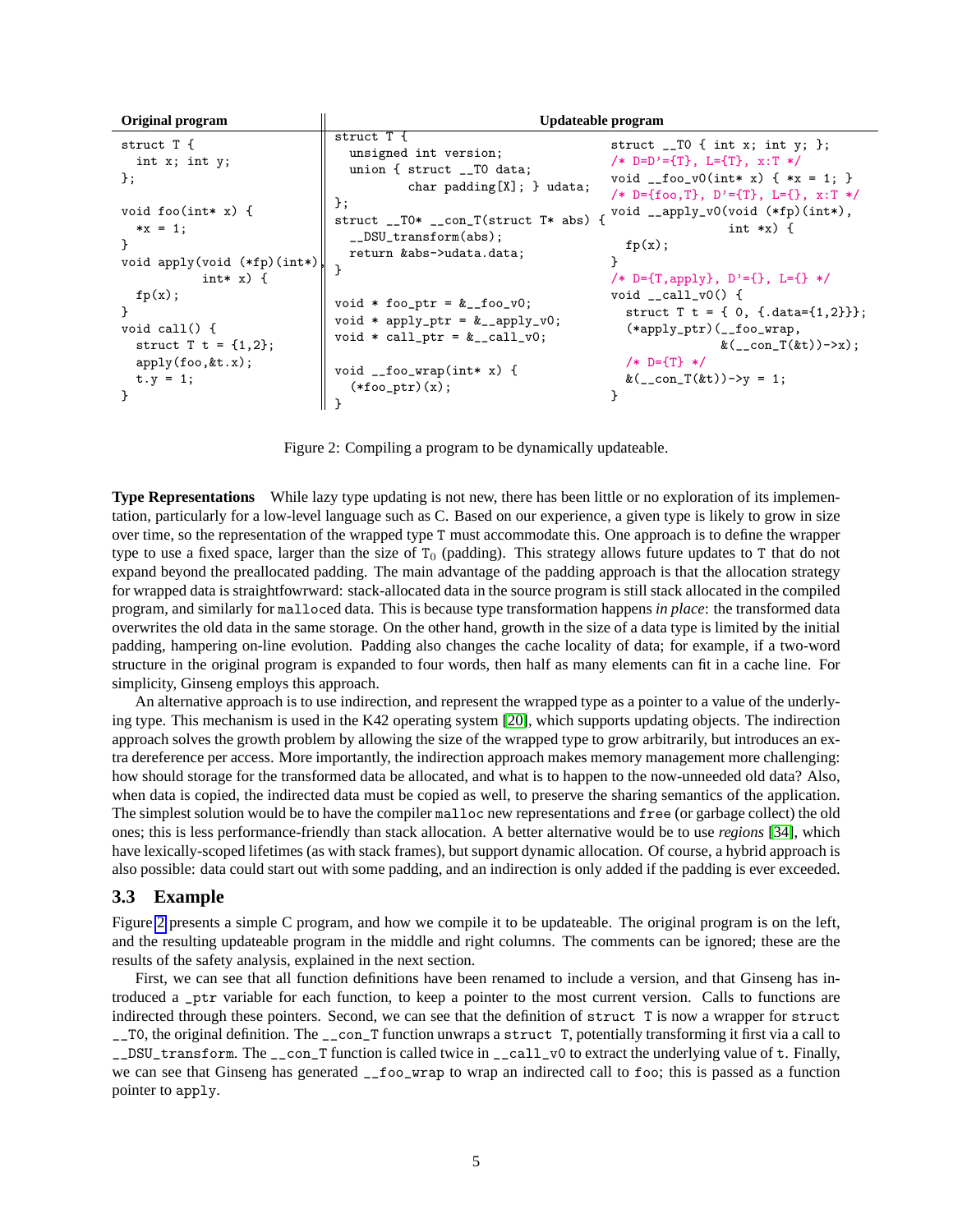| Original program                                                                                                                                                                     | Updateable program                                                                                                                                                                                                                                                                                                                                                                       |                                                                                                                                                                                                                                                                                                                                            |  |  |  |  |
|--------------------------------------------------------------------------------------------------------------------------------------------------------------------------------------|------------------------------------------------------------------------------------------------------------------------------------------------------------------------------------------------------------------------------------------------------------------------------------------------------------------------------------------------------------------------------------------|--------------------------------------------------------------------------------------------------------------------------------------------------------------------------------------------------------------------------------------------------------------------------------------------------------------------------------------------|--|--|--|--|
| int foo $(float g)$ {<br>int $x = 2$ ;<br>int $y = 3$ ;<br>L1:while $(1)$ {<br>$x = x + 1$ ;<br>if $(x == 8)$ break;<br>else continue;<br>if $(x == 9)$ return 42;<br>ł<br>return 1; | struct $L1$ <sub>1s</sub> {<br>float *g; int *x; int *y;<br>$\}$ ;<br>int L1_loop(int *ret,<br>struct $L1$ <sub>1s</sub> $*1s$ ) {<br>$*(ls - \ge x) = * (ls - \ge x) + 1;$<br>if $(*(ls->x) == 8)$ {<br>return $(0)$ ; // break<br>} else {<br>return $(1)$ ; // continue<br>if $(*(ls->x) == 9)$ {<br>*ret = $42$ ;<br>return $(2)$ ; // return<br>return $(1)$ ; // implicit continue | int foo(float $g$ ) {<br>int $x = 2$ ;<br>int $y = 3$ ;<br>struct L1_ls ls;<br>int retval;<br>int code;<br>$ls.g = \& g; // init loop state$<br>$ls.x = & x$ ;<br>$ls.y = & y;$<br>while $(1)$ {<br>$code = L1\_loop(kretval, kls);$<br>if $(code == 0) break;$<br>else if $(code == 1)$ continue;<br>else return (retval);<br>return (1); |  |  |  |  |

<span id="page-5-0"></span>Figure 3: Loop extraction.

### <span id="page-5-1"></span>**3.4 Loops**

When a function f is updated, in-flight calls are unaffected, but all subsequent calls, including recursive ones, take the new f. In general, this is a good thing, because it makes reasoning about the timeline of an update simpler. On the other hand, this presents a problem for functions that implement long-running or infinite loops: if an update occurs to such a function while the old version is active, then the new version may not take effect for some time, or may never take effect.

We solve this problem by a novel transformation we call *loop extraction*. The idea is that the body of a loop can be extracted into a separate function that is called on each iteration of the loop. If the function containing the loop is later changed, then this extracted function will notice the changes to the loop on the next iteration. As the code and state preceding the loop might have changed as well, the loop function must be parameterized by some *loop state*. This state will be transformed using our standard type transformer mechanism on the next iteration of the loop. Extracting the loop body into a function parameterized by loop state is similar to closure conversion followed by lifting.

For illustration, consider the code in the left column of Figure [3.](#page-5-0) The programmer directs Ginseng that the loop labeled L1 should be extracted. The result is shown in the middle and right columns. In the middle is the extracted loop function, L1\_loop, and on the right side is the rewritten original function foo. The function L1\_loop takes two arguments: struct L1\_ls \*ls, and int \*ret. The first argument is the loop state, which contains pointers to all of the local variables and parameters referenced in foo that might be needed by the loop; we can see in foo where this value is created. Within L1\_loop, references to local variables  $(x)$  or parameters  $(g)$  have been changed to refer to them through  $*(1s)$ .

Within the function foo, the loop function is called on each loop iteration. Within the extracted loop function, expressions that would have exited the loop—notably break, continue, and return statements—are changed to return  $x$ , where  $x$  is 0 for break, 1 for continue and 2 for return. In foo, this return code is checked and the correct action is taken.

If in a subsequent program version the loop in foo were to change, the extracted versions of the two loops would be different, with the new one updating the old one. The new version will be invoked on the loop's next iteration, and if the new loop requires additional state (e.g., new local variables or parameters were added to foo), then this is handled by the type transformer function for struct L1\_ls. This type transformer might perform side-effecting initialization as well, for code that would have preceded the execution of the current loop. Note that foo's callers are neither aware nor affected by the loop extraction inside the body of foo.

When extracting infinite loops, nothing else needs to be done. However, if the loop might terminate, we must extract the code that follows the loop as well, so that an updated loop does not execute a stale postamble when it completes. This can be done using loop extraction itself: to extract a statement  $S$ , the programmer rewrites that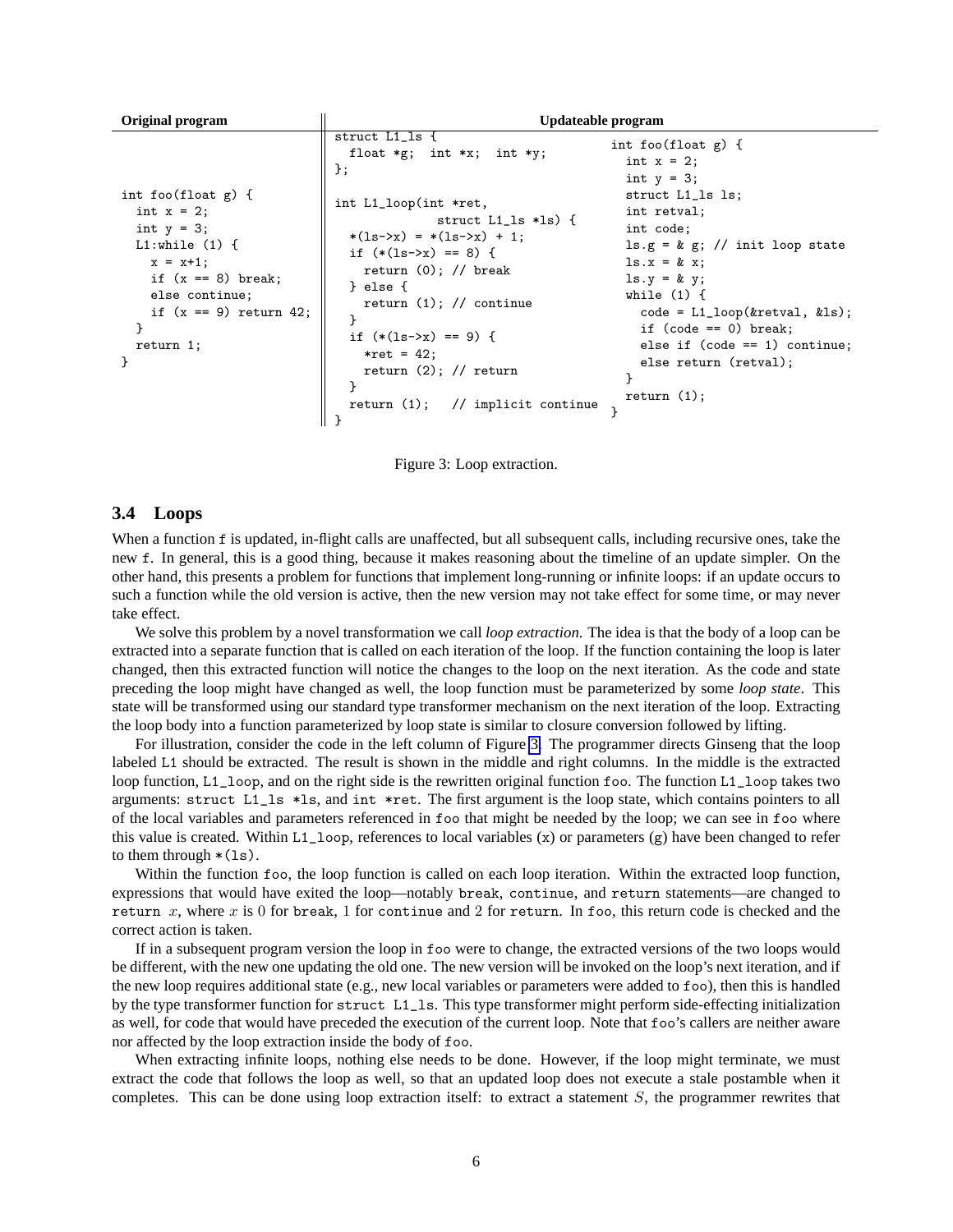statement to be while  $(1)$  {  $S$ ; break; }, and then Ginseng extracts the loop.

Replacing arbitrary code on the stack was critical for supporting two of our three benchmark applications, vsftpd and sshd(Section [6\)](#page-8-1). Both applications are structured around event loops: a parent process accepts incoming connection requests, and forks. The forked child breaks out of the loop and executes the loop postamble. If the loop body and loop postamble change in later versions, this will translate into updates to both extracted functions, hence both the parent and the children will get to execute the most up to date version.

## <span id="page-6-0"></span>**4 Safety Analysis**

Let us look again at the example in Figure [2.](#page-4-0) Suppose the program has just entered the call function—is it safe to update the type T? Generally speaking the answer is no, because code  $t \cdot x$  assumes that  $t \cdot$  is a structure with field x, and a change to the representation of t could violate this assumption, leading to unexpected behavior. In this section we look at how Ginseng helps the programmer avoid choosing bad update points like this one using static analysis.

### **4.1 Tracking Changes to Types**

The example given above illustrates what could happen when old code accesses new data, essentially violating representation consistency. To prevent this situation from happening, Ginseng applies a constraint-based, flow-sensitive *updateability analysis* [\[33\]](#page-19-4) that annotates each update point with the set of types that may not be updated if representation consistency is to be preserved. This set is called the *capability* because it defines those types that *can* be used by old code that might be on the call stack during execution. Of course, the capability is a conservative approximation, as it approximates all possible "stack shapes." It is computed by propagating concrete uses of data backwards along the control flow of the program to possible update points.

Statically-approximated capabilities are illustrated in Figure [2,](#page-4-0) where the sets labeled  $D$  in the comments define the current capability; on functions,  $D$  defines the capability at the start of the function and  $D'$  defines it at the end. When T appears in D, it means that the program has the *capability* to use data of type T concretely. An update must not revoke this capability when it is needed. For example, the concrete use of t at the end of the call function requires T to be in D, which in turn forces apply not to permit an update to T.

Programmers indicate where updates may occur in the program text by inserting a call to a special runtime system function DSU\_update. When our analysis sees this function, it "annotates" it with the current capability. At run-time this annotation is used to prevent updates that would violate the static assumption of the analysis. Moreover, the runtime system ensures that if a type *is* updated, then any functions in the current program that use the type concretely are updated with it. This allows the static analysis to be less conservative. In particular, although the constraints on the form of capabilities induced by concrete usage are propagated backwards in the control flow, propagation does not continue into the callers of a function. This propagation is not necessary because the update-time check ensures that all function calls are always compatible with any changed type representations.

We have formalized the updateability analysis and proved it correct in previous work [\[33\]](#page-19-4). One contribution of the present work is the implementation of this analysis for the full C language. Our implementation extends the basic analysis to also track concrete uses of functions and global variables, which permits more flexible updates to them. In the former case, by considering a call as a concrete use of a function, and function names as types, we can safely support a change to the type of the function. Similarly, in the latter case, by taking reads and writes of global variables as concrete uses, and the name of a global variable as a type, we can support representation changes to global variables. In our experience, the types of functions and global variables do change over time, so this extension has been critical to making DSU work for real programs.

To illustrate the analysis, consider Figure [2](#page-4-0) again. We can see that function names appear in the initial capability of apply and call. In the former case, this is because the analysis determines that fp could be foo at run-time, and thus the call to fp places foo (and other functions fp could be) into the current capability. For the latter case, the call to apply within call places it in call's initial capability. This means that if we were to attempt an update at the start of apply (respectively call), then the type of foo (respectively apply) must either remain unchanged or the new type be a subtype of the old type [\[33\]](#page-19-4).

The implementation also properly accounts for both signals and non-local control transfers via setjmp/longjmp, albeit quite conservatively. Since signal handlers can fire at any point in the program, we prevent updates from occurring inside a signal handler (or any function that handler might call), to avoid violating assumptions of the analysis (we could allow updates to occur, but prevent updates that would change type representations, function signatures, etc.) We model setjmp/longjmp as non-local goto; that is, the updateability analysis assumes that any longjmp in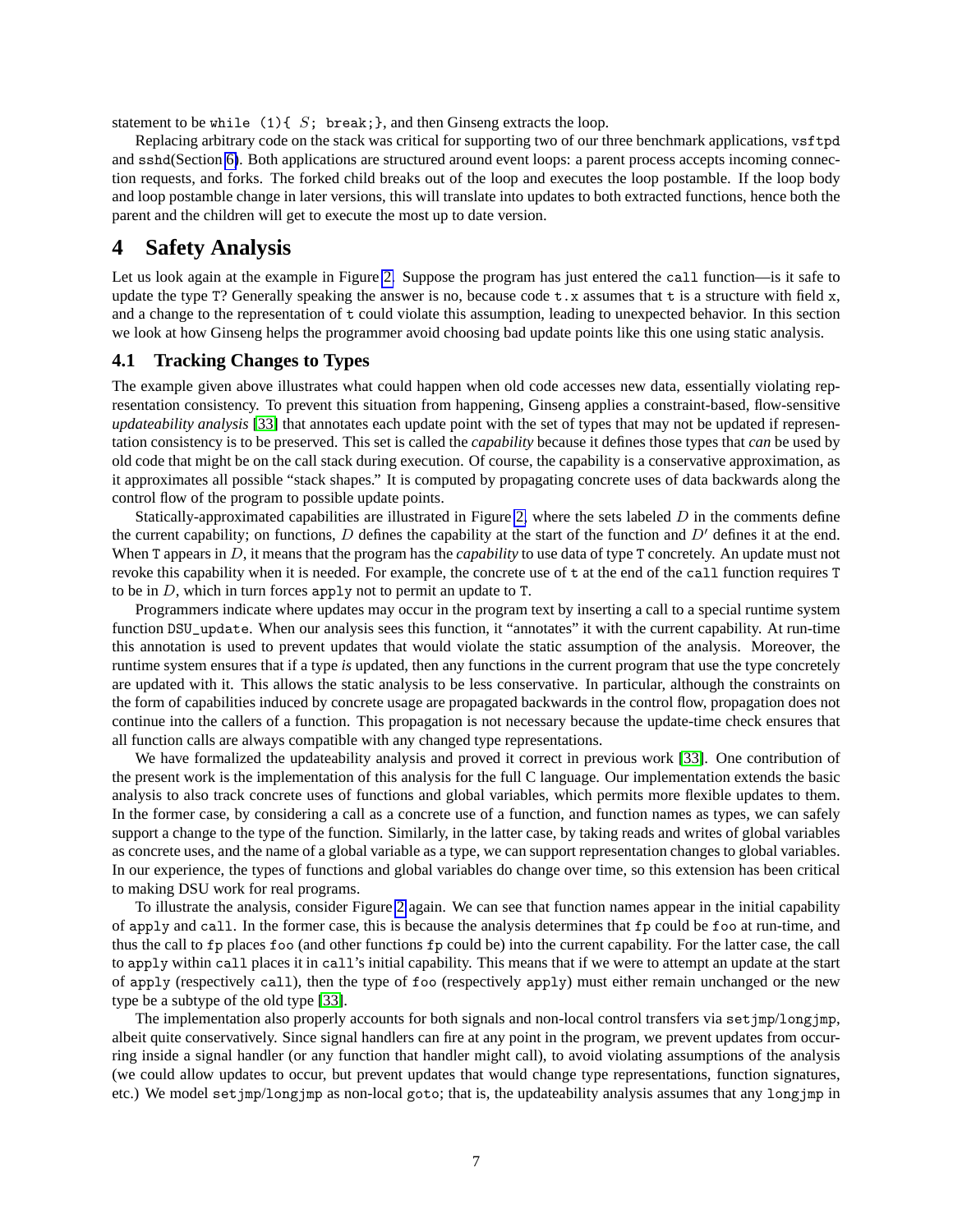the program could go to any setjmp. The server programs in Section [6](#page-8-1) do not employ setjmp/longjmp, but all of them use signals.

In future work, we plan to extend our approach to multithreaded programs. Because thread executions are interleaved, we will have to either extend our safety analysis to account for capabilities of other threads, and/or synchronize threads at safe update points before allowing an update to take effect [\[31\]](#page-19-11).

### <span id="page-7-0"></span>**4.2 Abstraction-Violating Aliases**

C's weak type system and low level of abstraction sometimes make it difficult for us to maintain the illusion that a wrapped type is the same as its underlying type. In particular, the use of unsafe casts and the address-of (&) operator can reveal a type's representation through an alias. An example of this can be seen in Figure [2](#page-4-0) where apply is called passing the address of field x of struct t. Within foo, called by apply with this pointer, the statement  $*x = 1$  is effectively a concrete use of T, but this fact is not clear from x's type, which is simply int  $*$ . An update to the representation of struct T while within foo could lead to a runtime error. We have a similar situation when using a pointer to a typedef as a pointer to its concrete representation. We say that these aliases are *abstraction violating*.

One extreme solution would be to mark structs whose fields have their address taken as non-updateable. However, this solution can be relaxed by observing that only as long as an alias into a value of type T exists is it dangerous to update T. Thus if we know, at each possible update point, those types whose values might have live *abstractionviolating aliases* (AVAs), we can prevent those types from being changed.

We discover this set of types using a novel *abstraction violating alias analysis*. The analysis follows the general approach of effect reconstruction [\[23,](#page-19-12) [10,](#page-18-3) [1\]](#page-18-4), and is described in more detail in Stoyle's thesis [\[32\]](#page-19-13). Pointers are annotated with an "effect" which lists the types whose values they may be pointing into. For example, a pointer created by  $&t.x$  would include the type of t in its effect. If such a pointer might be live at an update point, then no types in its effect may be updated. To approximate the set of live pointers at a given program point, we simply need to look to the lexical environment of the program at that point, along with the lexical environments of possible callers to the current function, ultimately back to main(). For each function, we define a set L as those types with abstraction violating pointers in at least one of the callers' environments. We calculate this set through a simple constraint based analysis that uses the control flow of the program. Finally, the capability of each possible update point is extended to include the current function's  $L$  and the effects appearing in the free variables of the current environment.

The comments in Figure [2](#page-4-0) illustrate the AVA analysis results for the example, where L's contents are shown for each function, and the effect associated with variable x in functions foo and apply is shown to be T via the notation  $x:$  T. Looking at the example, we can see the call function violates T's abstraction by taking the address of  $t.x$ , and then passes this pointer to apply. This pointer is not used concretely in call, so does not effect subsequent computation in this function: call's environment has no abstraction violating pointers. As call is the only caller of apply, its associated  $L$  is empty. However, the environment of the body of apply does contain an abstractionviolating pointer, namely the parameter x. Thus when apply calls foo via the pointer fp, T's abstraction is violated and the  $L$  annotation for foo must contain T. In the example, we consider all statements as possible update points, and so extend  $D$  according to the results of the AVA analysis. This is why, for example,  $T$  appears in the capability of both foo and apply. In both cases T is in L or in the effect of a free variable in the environment (i.e.,  $x$ ).

### <span id="page-7-1"></span>**4.3 Unsafe Casts and** void \*

To ensure that the program operates correctly, many representation-revealing casts are disallowed. For example, if we had a declaration struct S { int x; int y; int z; }, a C programmer might use this as a subtype of struct T from Figure [2,](#page-4-0) by casting a struct  $S *$  to a struct  $T *$ . Given the way that we represent updateable types, permitting this cast would be unsafe, since struct S and struct T might have distinct type transformers and version numbers and treating one as the other may result in incorrect transformation. As a result, when our analysis discovers such a cast, it rules both types as non-updateable.

However, it would be too restrictive to handle all such casts this way. For example, C programmers often use void \* to program generic types. One might write a "generic" container library in which a function to insert an element takes a void \* as its argument, while one that extracts an element returns a void \*. The programmer would cast the inserted element to void \* and the returned void \* value back to its assumed type. This idiom corresponds to *parametric polymorphism* in languages like ML and Haskell. Programmers also encode *existential types* using void \* to build constructs like callback functions, and use upcasts and downcasts when creating and using callbacks, respectively.

If these idioms are used correctly, then they pose no problem to Ginseng's compilation approach since they do not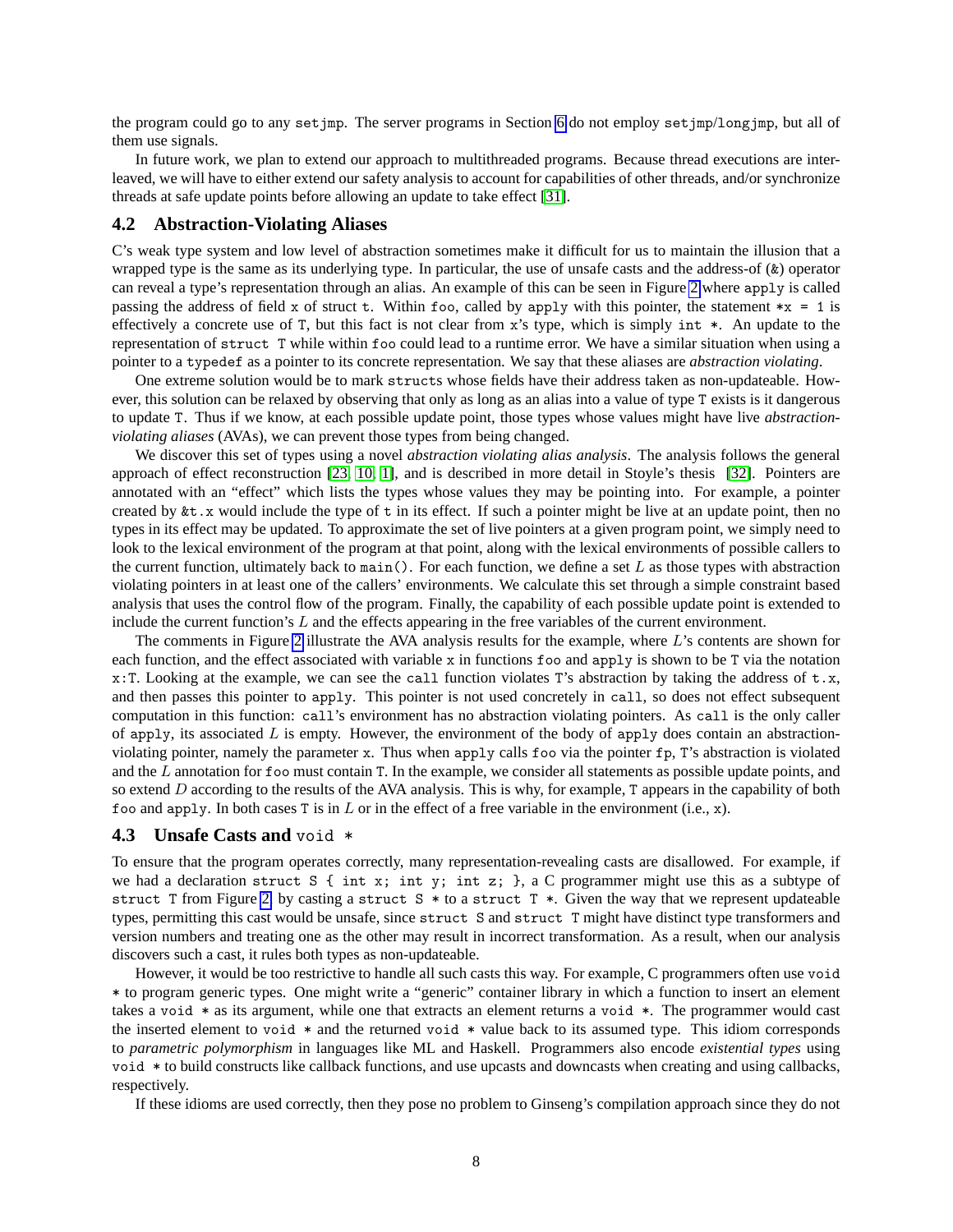reveal anything about a type's representation. However, we cannot treat casts to and from void \* as legal in general, because void \* could be used to "launder" an unsafe cast. For example, we might cast struct S \* to void \*, and then the void  $*$  to struct  $T *$ . Each cast may seem benign on its own, but becomes unsafe in combination. To handle this situation, our analysis annotates each void \* type in the program with the set of concrete types that might have been cast to it, e.g., casting a struct T \* to a void \* would add struct T to the set. When casting a void  $*$  to struct S  $*$ , the analysis ensures the annotation on the void  $*$  contains a single element, which matches struct S. If it does not, then this is a potentially unsafe cast and both struct T and struct S are made nonupdateable. Since our analysis is not context-sensitive, some legal downcasts will be forbidden, for example when a container library is used twice in the program to hold different object types. Fortunately, such context-sensitivity is rarely necessary in the programs we have considered. In the worst case, we inspect the program manually to decide whether a cast is safe or not, and override the analysis results in this case with a pragma. We leave to future work the task of more properly inferring polymorphic usage.

## <span id="page-8-0"></span>**5 Dynamic Patches**

**Patch Generation** For each new release we need to generate a dynamic patch, which consists of new and updated functions and global variables, type transformers and state transformers. The Ginseng patch generator generates most of a dynamic patch automatically by comparing the old and new versions of a program to discover the new and modified definitions, and then adds these definitions to the patch file, where unchanged definitions are made extern. It also generates type transformers for all changed types by attempting to construct a conversion from the old type into the new type [\[17\]](#page-19-8). For example, if a struct type had been extended by an extra field, the generator would produce code to copy the common fields and add a default initializer for the added one. This simplistic approach to patch generation is surprisingly effective, requiring few manual adjustments. After the patch is generated and the state and/or type transformers are written, we pass the resulting C file to Ginseng, and the final result is compiled to a shared library so that it can be linked into the running program.

**Runtime System** To perform an update, the user sends a signal to the running program, which alerts the runtime system. Once the program reaches a safe update point, the runtime system loads the dynamic patch using dlopen, checks the validity of the patch and installs it. Ginseng compiles the patch just as it does the initial version of a program, but also introduces initialization code to be run at update-time. The initialization code will effectively "glue" the dynamic patch into the running program by updating the function indirection pointers for all the updated functions, installing the type transformers for the updated types, and running the user-provided state transformer function, if any. Prior to this, it makes sure that the constraints imposed by the updating analysis on the current program point are satisfied by the patch; if not then the update is delayed until the next possible update point.

Our current runtime system has two main limitations. We do not support patch unloading, so old code and data will persist following an update. Fortunately, this memory leak has been minimal in practice—between 21% and 40% after three years' worth of patches for our benchmark applications. Second, dynamic updates are not transactional. If, during an update, an error is encountered, we do not yet have a safe mechanism to abort the update and restore the state to the pre-update one. We plan to address these problems in future work.

## <span id="page-8-1"></span>**6 Experience**

We have used Ginseng to dynamically update three open-source programs: the Very Secure FTP daemon (vsftpd) (<http://vsftpd.beasts.org>), the OpenSSH sshd daemon (<http://www.openssh.com>), and the zebra routing daemon from the GNU Zebra routing package (<http://www.zebra.org>). We chose these programs because they are long-running, maintain soft state that could be usefully preserved across updates, and are in wide use. For each program we downloaded releases spanning several years and then applied the methodology shown in Figure [1.](#page-2-0) In particular, we compiled the earliest release to be updateable and started running it. Then we generated dynamic patches for subsequent releases and applied them on-the-fly in release order, while the program was actively performing work (serving files, establishing connections, etc.).

With this process, we identified key application features that make updating the applications easy or hard. We also identified strong points of our approach (that enabled most of the updates to be generated automatically), along with issues that need to be addressed in order to make the updating process easier, more flexible and applicable to a broad category of applications. In the rest of this section, we describe the applications and their evolution history, and the manual effort required to dynamically update them; identify application characteristics and Ginseng features that make updating feasible; and conclude by reviewing factors that enabled us to meet the challenges set forth in Section [2.](#page-1-1)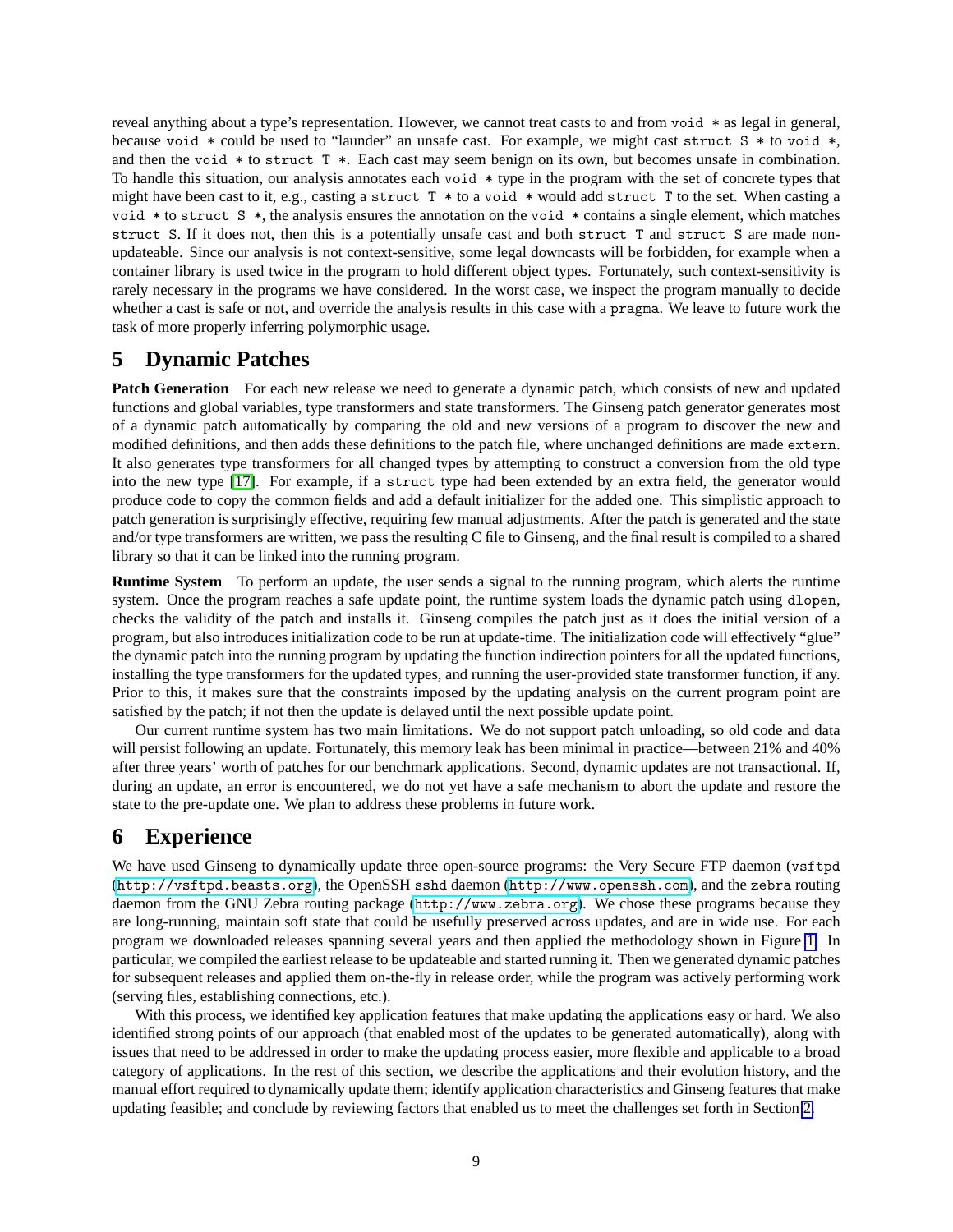

<span id="page-9-0"></span>Figure 4: Evolution history of test applications.

| Prog.  |       | First release |       | Last release |       |       | Functions | <b>Types</b>    |             |                       | Global variables |     |      |              |      |          |
|--------|-------|---------------|-------|--------------|-------|-------|-----------|-----------------|-------------|-----------------------|------------------|-----|------|--------------|------|----------|
|        | Ver.  | Date          | LOC   | Ver.         | Date  | LOC   | Ada       | Del.            | Proto       | Body                  | Ada              | Del | Chg. | Add          | Del. | Chg.     |
|        |       |               |       |              |       |       |           |                 | changes     | changes               |                  |     |      |              |      |          |
| vstfpd | 1.1.0 | 07/02         | 10141 | 2.0.3        | 03/05 | 7424  | o٦        | $^{\sim}$<br>∠⊥ | $\sim$<br>- | 308                   |                  |     |      | $\mathbf{a}$ |      |          |
| sshd   | 3.5p1 | 03/02         | 47424 | $+2p1$       | 09/05 | 58104 | 131       | 19              | 85          | 752<br>ے ر            | $\sim$<br>∸      |     |      | 70           |      | 20<br>٠. |
| zebra  | 0.92a | 08/01         | 41630 | 0.95a        | 09/05 | 45586 | 134       | 44              | . .         | $\mathfrak{D}$<br>ىدر | 24               |     |      |              |      | - -<br>◡ |

<span id="page-9-2"></span>Table 1: Application update information (all versions).

### **6.1 Applications**

Figure [4](#page-9-0) shows the release timeline for each application, along with the nature of individual releases  $3$  and the code size of each release. We briefly discuss each application first, then describe how the applications changed over a three year period, and finally discuss the manual effort required to dynamically update them.

- **Vsftpd** stands for "Very Secure FTP Daemon" and is now the *de facto* FTP server in major Unix distributions. Vsftpd was first released in 2002. It began to be widely used with version 1.1.0 and is now at version 2.0.3, so for our study, we considered the 13 versions from 1.1.0 through 2.0.3. As can be seen in Figure [4,](#page-9-0) in the time frame we considered there were 3 major feature enhancements, 3 major bugfixes, 2 minor feature enhancements and 1 minor bugfix.
- **Sshd** is the SSH daemon from the OpenSSH suite, which is the standard open-source release of the widely-used secure shell protocols. We upgraded sshd 10 times, corresponding to 11 OpenSSH releases (version 3.5p1 to 4.2p1) over three years.
- **Zebra** GNU Zebra is a TCP/IP routing software package for building dedicated routers that support the RIP, OSPF, and BGP protocols on top of IPv4 or IPv6. It consists of protocol daemons (RIPd, OSPFd, BGPd) and a zebra daemon which acts as a mediator between the protocol daemons and the kernel (Figure [5\)](#page-10-0), storing and managing acquired routes. Storing routes in zebra allows protocol daemons to be stopped and restarted without discarding and re-learning routes (which can be a time consuming process). We upgraded zebra 5 times, corresponding to 6 releases (version 0.92a to 0.95a) over 4 years.

**Evolution History** Table [1](#page-9-2) summarizes the release information and shows some of the ways the programs changed over time. The first two grouped columns describe the first and last release we considered for each program. The last three grouped columns contain the cumulative number of changes that occurred to the software over that span. 'Types' refers to structs, unions and typedefs together. Global variable changes consists of changes to either global variable types or to global variable static initializers. As an example reading of the table, notice that for vsftpd, 97 functions were added, 21 were deleted, 33 functions had their prototype changed, and 308 functions had the bodies changed. For sshd, 19 types changed; for zebra, there were 52 global variable changes.

These statistics make clear that a dynamic software updating system must support changes, additions, and deletions for functions, types and global variables if it is to handle realistic software evolution. Ginseng supports all these

<span id="page-9-1"></span> $3$ As described at <http://freshmeat.net/>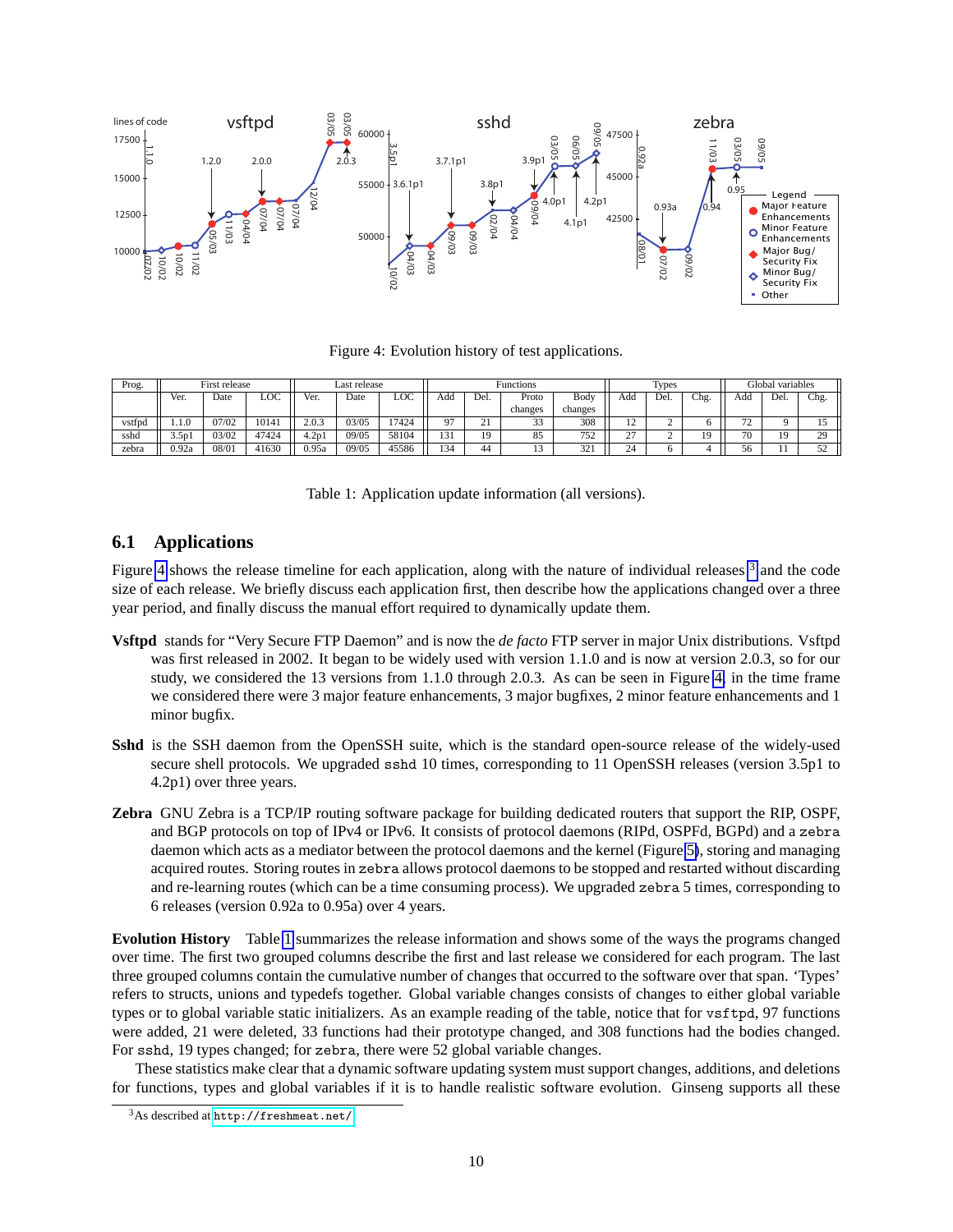

<span id="page-10-0"></span>Figure 5: Zebra architecture.

changes, and we have been able to dynamically update the applications from the earliest to the latest versions we considered.

**Source Code Changes** To safely update these applications with Ginseng required a few small changes to their source code, amounting to around 50 lines of code for vsftpd and sshd and 40 lines for zebra. The changes consisted of introducing named types for some global variables (to support changes in types and static initializers), directives to the compiler (analysis and loop extraction) and in one case (vsftpd), instantiating an existential use of void \*. Another one-line change to vsftpd is discussed in the next subsection.

For each new release, we would use the Ginseng patch generator to generate the initial patch, and then verify or complete the auto-generated type transformers and write state transformers (where needed, which was rare). This effort was typically minimal. Table [2](#page-11-0) presents the breakdown of patches, across all releases, into manual and autogenerated source code: the first column shows the number of source code lines we had to write for type and state transformers, the second column shows code lines we had to write to cope with changes in global variables' types or static initializers, and the third column shows the amount of code coming out of the patch generator. The code dealing with changes in static initializers for global variables is frequently a mere copy-paste of the variable's static initializer.

### **6.2 Dynamic Updating Catalysts**

In the process of updating the three applications, we discovered four factors that make programs amenable to dynamic updating.

**Quiescence.** We define a *quiescent point* in the program as one at which there are no partially-completed transactions, and all global state is consistent. Dynamic updates are best applied at such quiescent points, and preferably those that are stable throughout a system's lifetime. Fortunately, each application was structured around an event processing loop, where the end of the loop defines a stable quiescent point: there are no pending function calls, little or no data on the stack, and the global state is consistent. At update time, new versions of the functions are installed and global state is transformed so at the next iteration of the loop will be effectively executing the new program.

For instance, vsftpd is structured around two infinite loops: one for accepting new client connections, and one for handling commands in existing connections. Here is the simplified structure:

| int main() $\{$           | int $accept\_loop()$ { | void handle_conn(fd) { |
|---------------------------|------------------------|------------------------|
| $init()$ ;                | L2:while $(1)$ {       | L3:while $(1)$ {       |
| $conn = accept\_loop()$ ; | $fd = accept();$       | read(cmd, fd);         |
| $L1:$ {init_conn(conn);   | if $(!fork())$         |                        |
| $handle_{conn}(conn);$    | return $fd; \}$        |                        |
|                           |                        |                        |

Each time a connection is accepted, the parent forks a new process and returns from the accept loop within the child process. The main function then initializes the connection and calls handle\_con to process user commands. To be able to update the long running loops, and to handle updates following the accept loop in main, we used loop extraction (Section [3.4\)](#page-5-1) at each of the three labeled locations so that they could be properly updated. Note that although L1 is not a loop, by using loop extraction we were able to update code on main's stack (the continuation of accept\_loop()) without replacing main itself.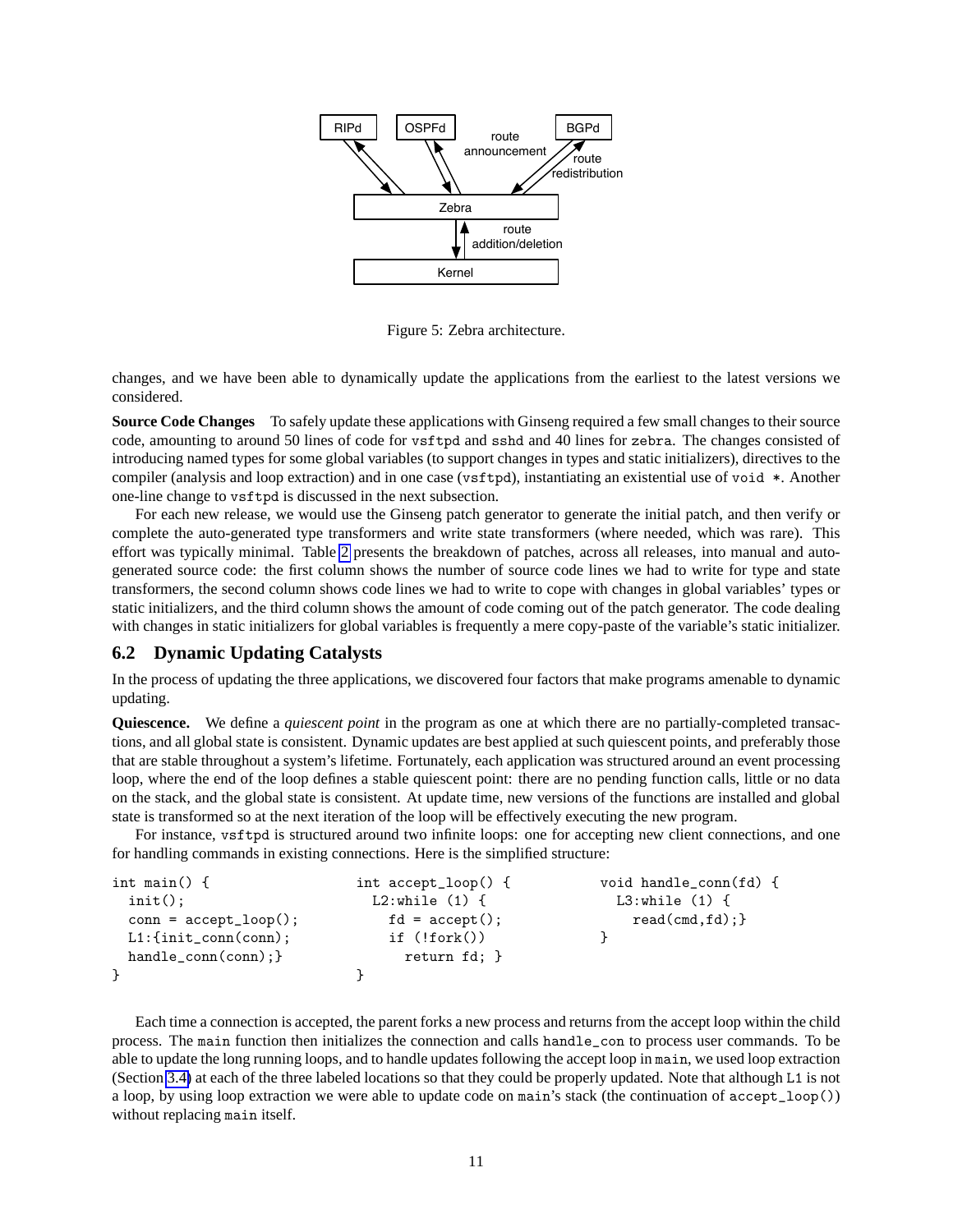| Application | Source code (LOC) |             |        |  |  |  |
|-------------|-------------------|-------------|--------|--|--|--|
|             | Type/state xform  | Patch gen.  |        |  |  |  |
|             | (manual)          | $(manual*)$ | auto   |  |  |  |
| vsftpd      | 162               | 930         | 83965  |  |  |  |
| sshd        | 125               | 659         | 248587 |  |  |  |
| zebra       | 49                | 244         | 43173  |  |  |  |

<span id="page-11-0"></span>Table 2: Patch source code breakdown.

A quiescent point is related to, but not identical with a point with empty capability (Section [4\)](#page-6-0); its capability may not necessarily be empty, although it is usually small. On the other hand, an empty capability does not imply quiescence, but rather indicates there are no concrete uses of types beyond the current point.

**Functional State Transformation.** Our mechanisms for transforming global state (state transformers) and local state (type transformers) assume that we can write a function that transforms old program state into new program state. Unfortunately, sometimes it is not possible to impose the semantics of the new application on the existing state; we encountered two such cases in our test applications. In the upgrade from sshd 3.7.1p2 to sshd 3.8p1 a new security feature was introduced: the user's Unix password is checked during the authentication phase and if the password has expired, port forwarding will be not be allowed on the SSH connection. However, when upgrading a live connection from version 3.7.1p2 to 3.8p1, the authentication phase has passed already, so the new policy is not enforced for existing connections (though they could be shut down forcibly). For new connections requests coming in after the update, the new check is, of course, performed.

A similar situation arose in going from vsftpd 1.1.1 to 1.1.2. The new release introduced per-IP address connection limits by mapping the ID of each connection process with a count related to remote IP address. These counts are increased when a process is forked and decremented in a signal handler when a process dies. Unfortunately, following an update, any current processes will not have been added to the newly introduced map, and so the signal handler will not execute properly. In effect, the new state is not a function of the old state. In this case, the easy remedy is to modify the 1.1.2 signal handler to not decrement the count if the process ID is not known.

When transforming some value, a type transformer can only refer to the old version of the value and global variables, which means that in principle some transformations may be difficult or impossible to carry out. In practice we did not find this to be a problem: for all the 29 type transformers we had to write, the programmer effort was limited to initializing newly added struct fields.

**Type-safe Programs.** As mentioned in Section [4,](#page-6-0) low-level programming idioms might result in types being marked non-updateable by the analysis. Since having a non-updateable type restricts the range of possible updates, we would like to maximize the number of updateable types, so the solution is to either have a more precise analysis, or inspect specific type uses by hand and override the analysis for that particular type. For the programs we have considered, the techniques presented in Sections [4.2](#page-7-0) and [4.3](#page-7-1) have significantly increased the precision of the analysis and greatly reduced the need to inspect the program manually. For instance, in vsftpd, strings are represented by a struct mystr that carries the proper string along with length and the allocated size. The address of the string field is passed to functions, hence revealing struct mystr's representation, but our abstraction violation analysis was able to detect that the aliases were temporary and did not escape the scope of the callee, hence the type was updateable at the conclusion of the call. Polymorphism is employed in all three programs; using the void \* analysis (Section [4.3\)](#page-7-1) we were able to detect type-safe uses of void  $*$ , and reduce the number of casts that have to be manually inspected. Inline assembly can compromise type safety as well, and our analysis does not detect type-unsafe uses that might be introduced by assembly code. We only had one such situation in sshd, and a manual inspection confirmed the type was used safely. In the end, we manually overrode the analysis only for a handful of types: 0 for vsftpd, 1 for zebra, and 4 for sshd.

Our type wrapping scheme relies on the fact that programs rarely rely on how types are physically laid out in memory; i.e. that they are treated abstractly in this respect. Fortunately, this was a good assumption for these programs. We could not type wrap some "low level" types, e.g., vsftpd's representation of an IP address, since its layout is ultimately fixed by the OS syscall API. On the other hand, this and low-level structures like this one rarely change, since they are tied to external specifications.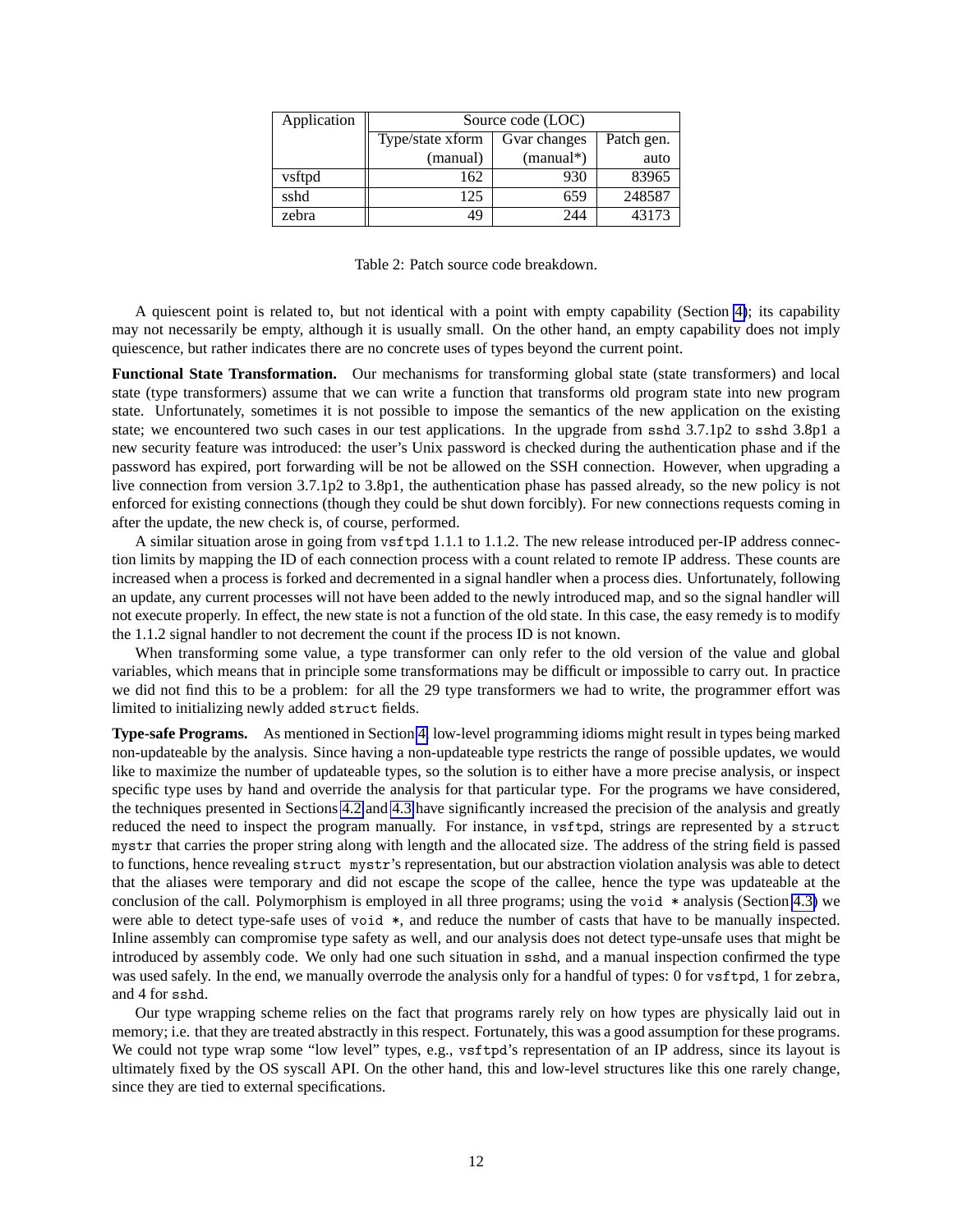**Robust Design.** We wanted our DSU approach to be general enough to be applied to off-the-shelf software, written without dynamic updates in mind (as was the case with our test applications). However, there are measures developers can take to make applications more update-friendly. Apart from features mentioned above (quiescent points, type safety, and abstract types), we have also found defensive programming and extensive test cases to be helpful in developing and validating the updates. All three programs we looked at were written defensively using assert liberally, which facilitated error detection, and helped us spot Ginseng bugs relatively easy. By looking at the assertions in the code, we were able to detect the invariants the programs relied on, and preserve them across updates. Sshd comes with a rigorous test suite that provides extensive code coverage, for zebra and vsftpd we created our own suites to test a broad range of features.

### **6.3 Summary**

We believe we have addressed all the DSU challenges set forth in Section [2.](#page-1-1) We did not have to change the applications extensively to render them updateable. Patch generation was mostly automatic, and writing the manual parts was easy.

We were able to support a large variety of changes to applications; as can be seen in Table [1](#page-9-2) and Figure [4,](#page-9-0) the applications have changed significantly during the last three years. Once we became familiar with the application structure (e.g., interaction between components, global invariants), writing patches was easy, with all the infrastructure generated automatically; the only manual task was to initialize newly added fields, write state transformers, or make some small code changes.

A combination of factors have helped us address these challenges: (1) programs were amenable to dynamic updating (easily identifiable quiescence points the application, application changes that allowed updates to be written as functions from the old state to the new state, robust application design and moderate use of type-unsafe, low-level code), and (2) Ginseng, especially analysis refinements and support for automation, has made the task of constructing and validating updates easy, even for applications in the range of 50-60 KLOC.

## <span id="page-12-0"></span>**7 Performance**

In this section, we evaluate the impact of our approach on updateable software. We analyzed the overhead introduced by DSU by subjecting the instrumented applications to a variety of 'real world' tests. We considered the following aspects:

- 1. *Application performance.* We measured the overhead that updateability imposes on an application's performance by running 'real world' stress tests. We found that DSU overhead is modest for I/O bound applications, but significant for CPU-bound ones.
- 2. *Memory footprint.* Type wrapping, extra version checks and dynamic patches result in an increased memory footprint for DSU applications; we found the increase to be negligible for updateable and updated applications, but after stacking multiple patches, the memory footprint increase is detectable.
- 3. *Service disruption.* We measure the cost of performing an actual update while the application is in use. The update will cause a delay in the application's processing, while the patch is loaded and applied, and will result in an amortized overhead as data is transformed. In all the updates we performed, even for large patches, we found the update time to be less than 5 ms.
- 4. *Type wrapping overhead.* In order to measure the impact of type wrapping on CPU-bound applications, we instrumented an application that performs computations on named types exclusively—KissFFT. We found type wrapping to introduce a significant overhead, in terms of both performance and memory footprint.

We also measured the running time of Ginseng to compile our benchmark programs, to measure the overhead of compilation and our analyses.

We conducted our experiments on dual Xeon@2GHz servers with 1GB of RAM, connected by a 100Mbps Fast Ethernet network. The systems ran Fedora Core 3, kernel version 2.6.10. All C code, generated by Ginseng or otherwise, was compiled with gcc 3.4.2 at optimization level -O2. We have compiled and run the experiments with optimization level -O3, but apart form a slight increase in memory footprint (less than 1%), there was no detectable difference in performance. Unless otherwise noted, we report the median of 11 runs.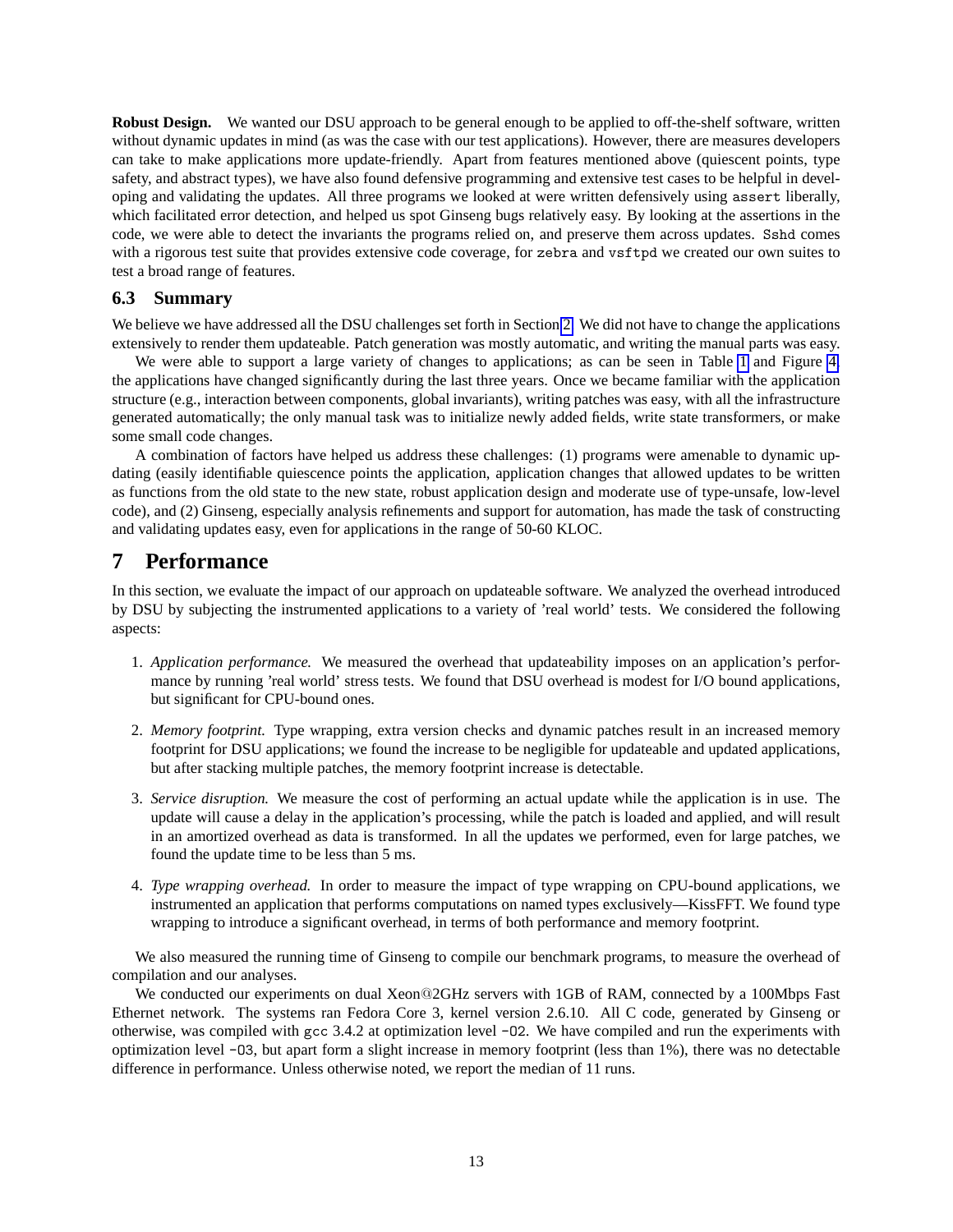| Application | Connection time (ms) |            |           |        |  |  |  |
|-------------|----------------------|------------|-----------|--------|--|--|--|
|             | stock                | streak     |           |        |  |  |  |
| vsftpd      | 6.71                 | 6.9        | 7.04      | 8.4    |  |  |  |
| sshd        | 47.62                | 49.26      | 49.5      | 62.89  |  |  |  |
|             |                      |            |           |        |  |  |  |
| Application | Transfer rate (MB/s) |            |           |        |  |  |  |
|             | stock                | updateable | upd. once | streak |  |  |  |
| vsftpd      | 7.95                 | 7.95       | 7.97      | 7.98   |  |  |  |
| sshd        | 7.85                 | 7.84       | 7.83      | 7.84   |  |  |  |

<span id="page-13-0"></span>Table 3: Server performance.

### **7.1 Application Performance**

In order to assess the impact of updateability on application performance, we tried different 'real world' stress tests on the updateable applications. For each application, we measure the performance of its most recent version under four configurations. The *stock* configuration is the application compiled normally, without updating. The *updateable* configuration is the application compiled with updating support. The *updated once* configuration is the application after performing one update, whereas the *updated streak* configuration is the application compiled from its oldest version and then dynamically updated multiple times to bring it to the most recent version; this configuration is useful for considering any longer-term effects on performance due to updating.

**Vstfpd.** We tested vsftpd performance with two experiments: connection time and transfer rate. For connection time, we measured the time it took wget to request 500 files of size 0, and divided by 500. Since wget opens a new connection for each file, and disk transfers are not involved, we get a picture of the overhead DSU imposes on FTP clients. As seen in Table [3,](#page-13-0) the updateable, updated and streak-updated versions were 3%, 5% and 25% slower than the stock server. With a difference of at most 1.7 ms, we don't believe this to be a a problem for FTP users. We also measured the median transfer rate of a single 600 MB file to a single client. The results are shown in Table [3;](#page-13-0) the transfer rates of the different configurations are virtually identical.

**Sshd.** For sshd we measured the same indicators as for vsftpd, connection time and transfer rate. For the former, we blasted the server with 1000 concurrent requests, and measured the total elapsed time, divided by 1000. (Clientserver authentication was based on public key hence no manual intervention was needed.) Each client connection immediately exited after it was established (by running the exit command). The measured connection time is shown in Table [3.](#page-13-0) The updateable, updated and streak-updated versions were 3%, 4% and 32% slower than the stock server. Again, we don't think the 15ms difference is going to be noticed in practice. The CPU-intensive nature of authentication and session key computation accounts for SSH connection time being almost 10 times larger than for FTP. To measure the sustained transfer rate over SSH we used scp to copy a 600MB file. As shown in Table [3,](#page-13-0) the results are similar to the vsftpd benchmark—the DSU overhead is undetectable.

**Zebra.** Since zebra is primarily used for route proxying and redistribution, the focus of zebra experiments was different than for vsftpd and sshd. First, we measured the overhead DSU imposes on route addition and deletion by starting each protocol daemon alone with zebra, and have it add and delete 100,000 routes. When passing routes through the updatable, updated and streak-updated versions of the zebra daemon, the DSU overhead was 4%, 6% and 12%, compared to the stock case (first three clusters in Figure [6\)](#page-14-0). Second, we measured route redistribution performance. We started the RIP daemon, turned on redistribution to OSPF and BGP daemons, made RIP add and delete 100,000 routes, and measured the time it took until the route updates were reflected back into the OSPF and BGP routing tables. Similarly, we timed redistribution of OSPF routes to RIP and BGP daemons. BGP redistribution is not supported by zebra. The DSU overhead in the route redistribution case (last two clusters in figure [6\)](#page-14-0) is the same as for the 'no redistribution' case above: 4%, 6% and 12% respectively.

Zebra offers a command line interface for remote administration, so as a sanity check only, we measured the connection time for zebra as well. We wrote a simple client that connects to the zebra daemon, authenticates, executes a simple command ('show version') and the exits. We measured (table [3\)](#page-13-0) a 3% / 3% / 6% increase in connection times for the updatable, updated once and streak-updated zebra versions.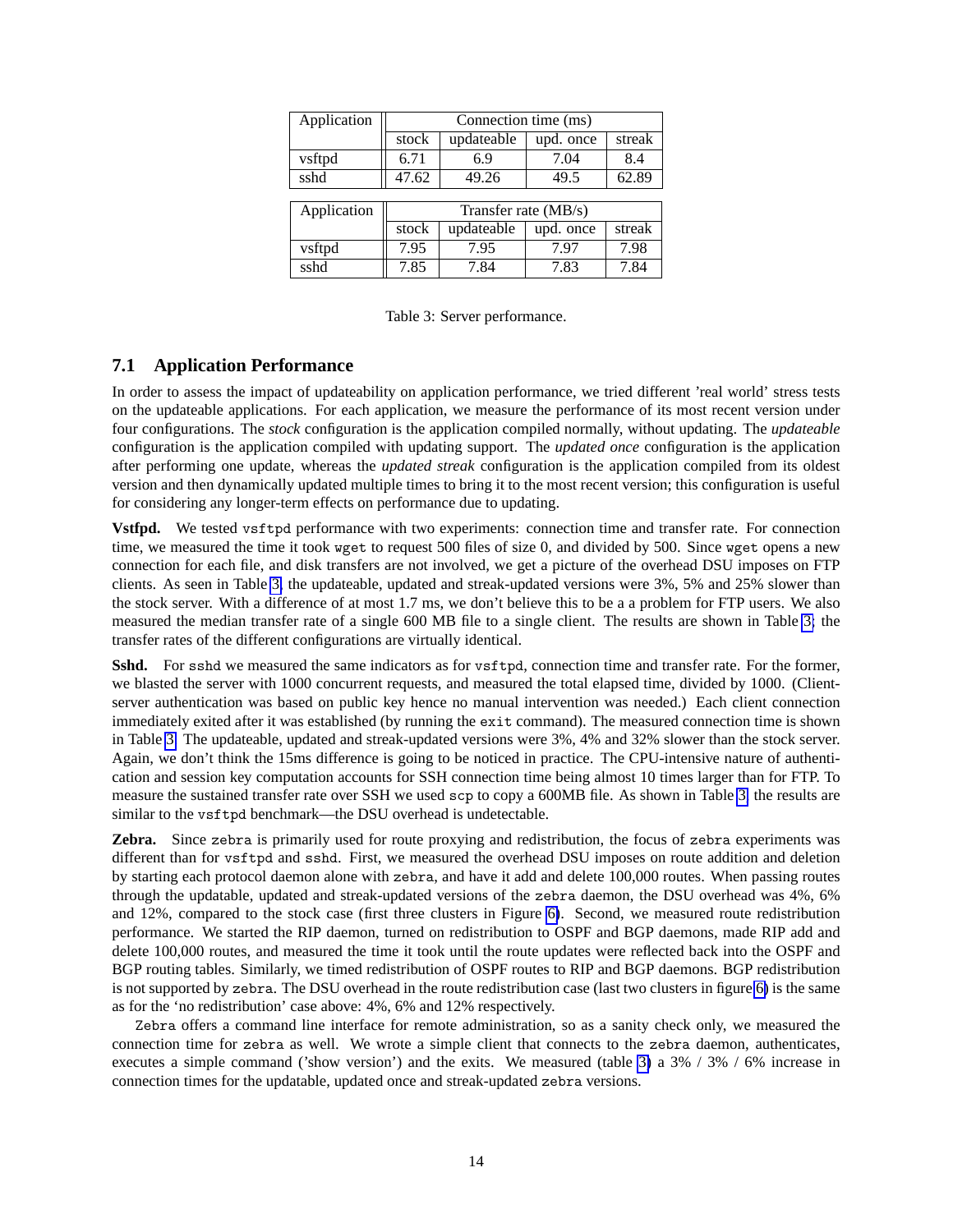

<span id="page-14-0"></span>Figure 6: Zebra performance.



<span id="page-14-2"></span>Figure 7: KissFFT: impact of optimizations on running time.



<span id="page-14-1"></span>Figure 8: KissFFT: DSU impact on performance.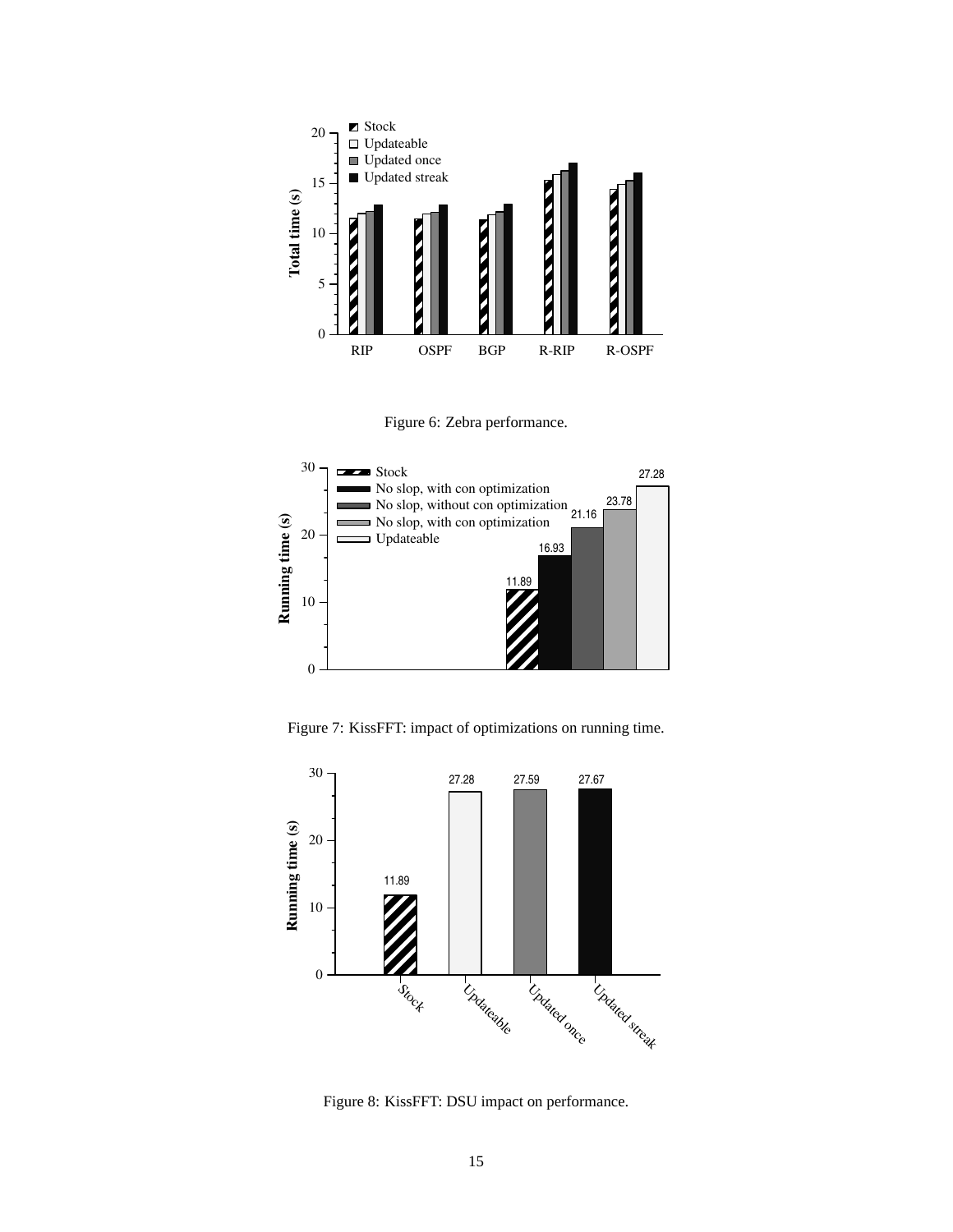

<span id="page-15-0"></span>Figure 9: Memory footprints.

**KissFFT** The overhead of DSU is dwarfed by I/O costs in our experiments. On the one hand, this is good because illustrates that for a relevant class of applications, DSU is not cost-prohibitive. On the other hand, it does not give a sense of the costs of DSU for more compute-bound applications. To get a sense of this, we instrumented KissFFT(<http://sourceforge.net/projects/kissfft>), a Fast Fourier Transform library. Figure [8](#page-14-1) shows the total time to perform 100000 Fast Fourier Transforms on 10000 points. The updateable, updated once and updated streak versions were on average 129% slower than the stock version.

We analyzed KissFFT to understand the source of the overhead. The program operates on a large array of complex numbers, and each complex number is represented as a struct complex. Therefore, before accessing fields a \_\_con\_complex has to be performed. Moreover, each complex number will have some slop to accommodate future growth.

Together, these two overheads can make a significant difference, as shown in Figure [7.](#page-14-2) First, the compiler does not attempt to optimize away redundant \_\_cons; that is, KissFFT will perform consecutive \_\_cons for data that could not have been updated in between. As shown in the figure, hand-optimizing away redundant cons in the main loop yielded some improvement. Second, the added slop results in poor cache behavior, as far fewer complex numbers in the array would be hot in the cache. The figure shows the effect of setting the slop to 0, effectively just adding the version field to the struct. Avoiding redundant \_\_cons reduces the DSU penalty to 100%, eliminating the slop reduces the DSU penalty to 78%, and combining the two techniques yields a final DSU overhead of only 42%.

We believe that in the future we'll be able to leverage static analysis in order to avoid introducing redundant \_\_cons, and we shall explore different updateable type representations (such as the hybrid solution described in Section [2\)](#page-1-1) for reducing the overhead of the slop.

### **7.2 Memory Footprint**

Type wrapping, function indirection, version checking and loop extraction all consume extra space, so updateable applications have larger memory footprints. Figure [9](#page-15-0) reports memory footprints for the four scenarios, with quartiles as error bars. Measurements were made using pmap at the conclusion of each throughput benchmark. For the updateable and updated cases, the only significant increase is displayed by KissFFT. The explanation is quite simple: KissFFT uses a large number of structs whose size grows by a factor > 2 due to type wrapping. The footprint increases for vsftpd, sshd and zebra are overshadowed by OS variability.

However, for the streak updates, the median footprint increase (relative to the stock version) is 21%, 40% and 27% for vsftpd, sshd and zebra respectively. The larger footprint increase for streak updates is expected, since dynamic patches for three years worth of updates are added into the memory space of the running program, and never unloaded (Section [5\)](#page-8-0).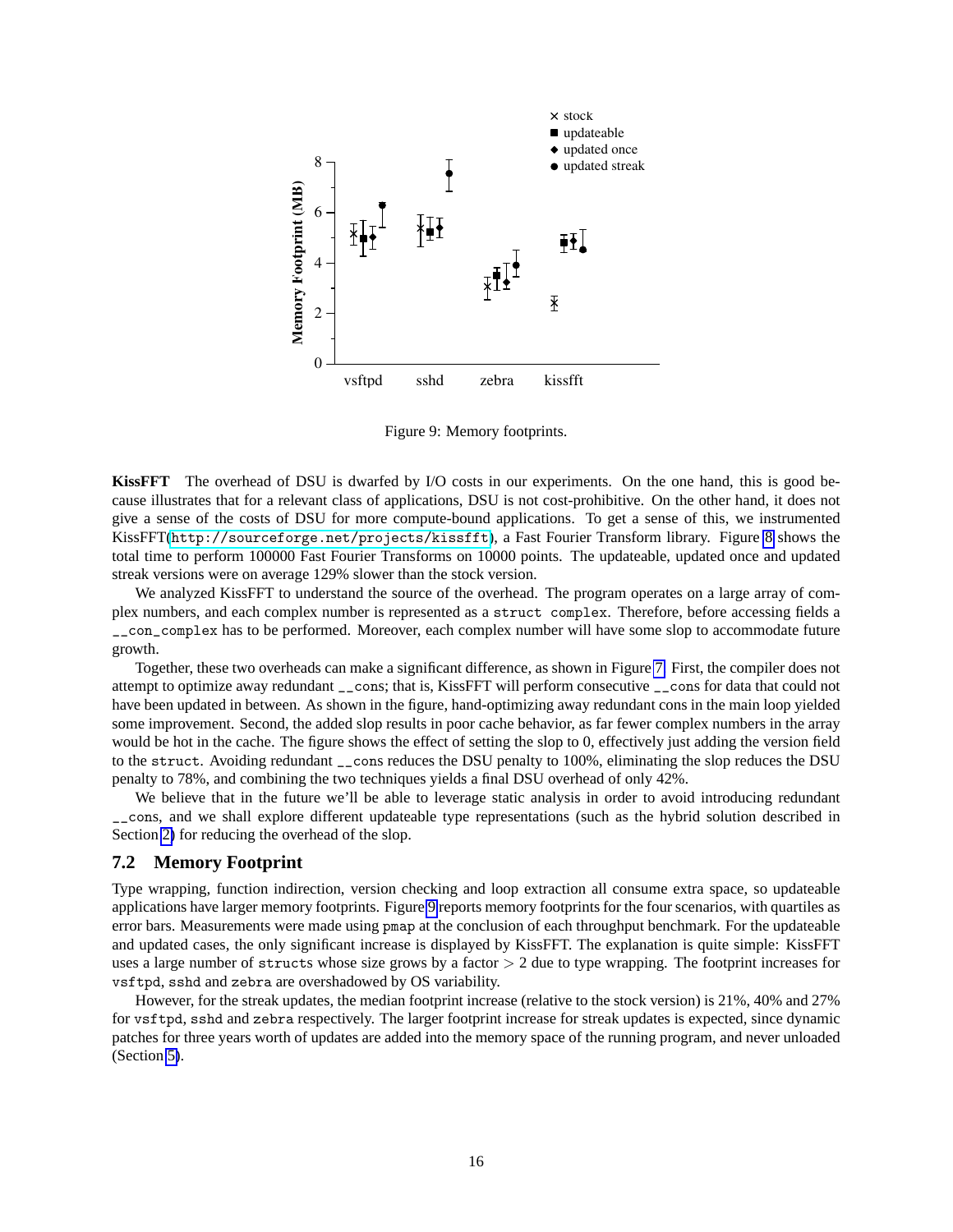

<span id="page-16-0"></span>Figure 10: Patch application times.



<span id="page-16-1"></span>Figure 11: DSU compilation time breakdown for updateable programs.

### **7.3 Service Disruption**

One of the goals of DSU is to avoid service interruption due to the need to apply software patches. By applying these patches on-line, we preserve useful application state, leave connections open, and sustain service. However, the service will still be paused while new patch files are loaded, and service could be degraded somewhat due to the application of type transformers at patch time and thereafter.

Figure [10](#page-16-0) illustrates the delay introduced by applying a patch; the delay includes loading the shared object, performing the dynamic linking and running the state transformer (type transformation time was hard to measure, and likely very small, and so is not included). The figure presents measurements for every patch to all of our program versions, and graphs the elapsed time against the size of the patch object files. We can see that patch application time increases linearly with the size of the patch. In terms of service interruption, DSU is minimally intrusive: in all cases, the time to perform an update was under 5 milliseconds.

### **7.4 Compilation**

The time to compile various versions of our benchmarks is shown in Figure [11.](#page-16-1) The times are divided according to the analysis time (updateability analysis, AVA analysis and constraint solving using Banshee [\[21\]](#page-19-14)), parsing and compilation time, and remaining tasks. In general, the majority of the overhead is due to the safety analyses, which are whole program, constraint-based analyses. Given that Ginseng is only needed in the final stages of development, i.e., when the application is about to be deployed or when a patch needs to be generated and compiled, this seems reasonable.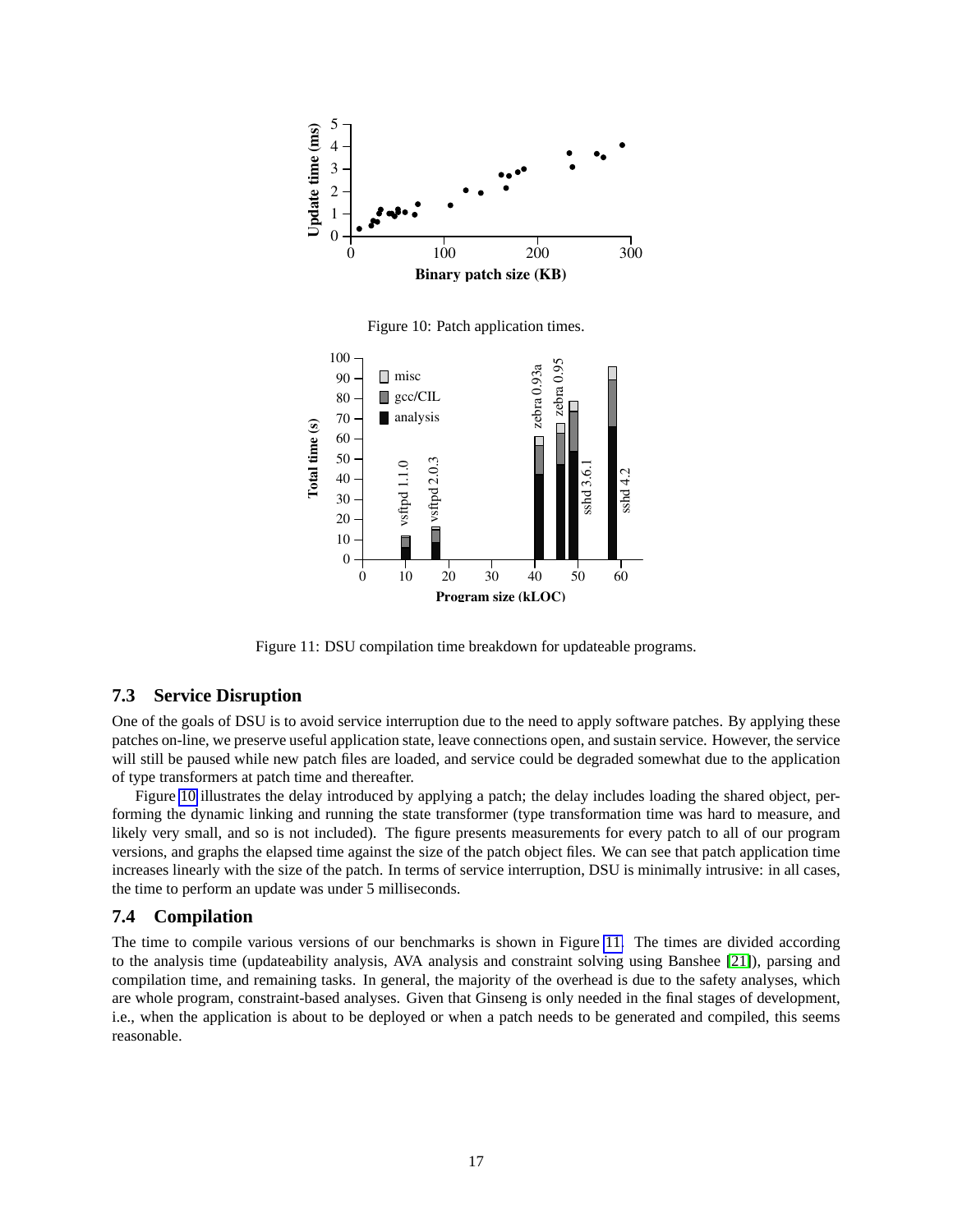## <span id="page-17-0"></span>**8 Related Work**

Over the past thirty years, a variety of approaches have been proposed for dynamically updating running software. In this section we compare our approach with a few past systems, focusing on differences in functionality, safety, and updating model.

**Updating Functionality** A large number of compiler- or library-based systems have been developed for C [\[13,](#page-19-15) [16,](#page-19-16) [9,](#page-18-5) [2\]](#page-18-6), C++ [\[18,](#page-19-6) [20\]](#page-19-9), Java [\[7,](#page-18-2) [27,](#page-19-17) [11,](#page-18-7) [24\]](#page-19-18), and functional languages like ML [\[12,](#page-18-1) [14\]](#page-19-7) and Erlang [\[3\]](#page-18-8). Many do not support all of the changes needed to make dynamic updates in practice. For example, updates cannot change type definitions or function prototypes [\[27,](#page-19-17) [11,](#page-18-7) [18,](#page-19-6) [20,](#page-19-9) [2\]](#page-18-6), or else only permit such changes for abstract types or encapsulated objects [\[20,](#page-19-9) [14\]](#page-19-7). In many cases, updates to active code (e.g., long-running loops) are disallowed [\[14,](#page-19-7) [24,](#page-19-18) [13,](#page-19-15) [16,](#page-19-16) [20\]](#page-19-9), and data stored in local variables may not be transformed [\[17,](#page-19-8) [16,](#page-19-16) [13,](#page-19-15) [18\]](#page-19-6). Some approaches are intentionally less full-featured, targeting "fix and continue" development [\[19,](#page-19-19) [15\]](#page-19-20) or dynamic instrumentation [\[9\]](#page-18-5). On the other hand, Erlang [\[3\]](#page-18-8) and Boyapati et al. [\[7\]](#page-18-2) are both quite flexible, and have been used to build and upgrade significant applications.

Many systems employ the notion of type or state transformer, as we do. Boyapati et al. [\[7\]](#page-18-2) improve on our interface by letting one type transformer look at the *old* representation of an encapsulated object, to allow both the parent and the child to be transformed at once. In our setting, the child will always have to be transformed independent of the parent, which can make writing transformers more complicated or impossible (e.g., if a field was moved from a child object into the parent), though we have not run into this problem as yet. Duggan [\[12\]](#page-18-1) also proposes lazy dynamic updates to types using type transformers, using  $fold/unfold$  primitives similar to our  $con_{T}/abs_T$ . Ours is the first work to explore the implementation of such primitives.

The most similar system is our own prior work on providing dynamic updating in a type-safe C-like language called Popcorn [\[17\]](#page-19-8). While that system was fairly flexible, we make three substantial improvements. First, our prior work could not transform data in local variables, could not automatically update function pointers, and had no support for updating long-running loops. We have found all of these features to be important in the server programs, and are part of our current work. Second, while our prior work ensured that all updates were type-safe, it did not ensure they were *representation-consistent* [\[33\]](#page-19-4), as it permitted multiple versions of a type to coexist in the running program. In particular, when a type definition changed, it required making a *copy* of existing data having the old type, opening the possibility that old code could operate on stale data. Finally, in our prior work we only experimented with a single program (a port of the Flash web server, about 8000 LOC), and all updates to it were crafted by us.

**Updating Programs Safely** A common theme of prior work is to define "safe states" during a program's execution in which an update may take place. Intuitively, we are interested in the question of whether a change to a system's code, realized dynamically, will properly transform the system to reflect the new code base.

Gupta et al. proved that finding such safe states is, in general, undecidable [\[16\]](#page-19-16), so any such safety analysis must be conservative. Many of the systems reviewed make no safety guarantees, which can lead to, among other things, run-time type errors [\[3,](#page-18-8) [13,](#page-19-15) [18\]](#page-19-6). One way to avoid run-time type errors is to sacrifice representation-consistency, as we did in our prior work, mentioned above. Duggan [\[12\]](#page-18-1) also allows multiple versions of a type to coexist, but avoids the need to make copies of data by requiring a *backward type transformer* to convert data to an older version if it is used by old code; this prevents the problem of stale data. However, it may not always be possible to write backward transformers, since updated types often contain more information than their older versions.

Our current work ensures representation consistency via static analysis; an alternative is to do dynamically. Boyapati et al [\[7\]](#page-18-2) propose using *transactions* for this purpose. If code in an old object would see an updated object, the current transaction is restarted and old object is itself updated. This basic idea was considered earlier by Bloom and Day [\[5,](#page-18-9) [6\]](#page-18-10) in the context of Argus, a system for writing distributed, fault-tolerant applications. We plan to explore the use of transactions in Ginseng in future work.

To avoid the need for rollback, a number of systems aim to ensure safety by relying on a notion of *quiescence*, determined dynamically: only entities not in use by the program may be updated. Dynamic ML [\[14\]](#page-19-7) supports updating modules M defining *abstract* types t. Since by definition clients of M must use values of type t abstractly, M can be updated to redefine t as long as the old version is inactive and thus not using the old representation. The K42 object-oriented operating system [\[20,](#page-19-9) [4\]](#page-18-0) permits updates to objects that are similarly quiescent. It actively achieves this condition by temporarily preventing new threads from calling methods of a to-be-updated object; once existing threads have died, the object is updated and the pending threads may continue. Our safety analysis generalizes these ideas by defining dependency at a finer grain: we check individual uses of types or functions, rather than uses of larger linguistic constructs like objects or modules, which are not directly supported in C.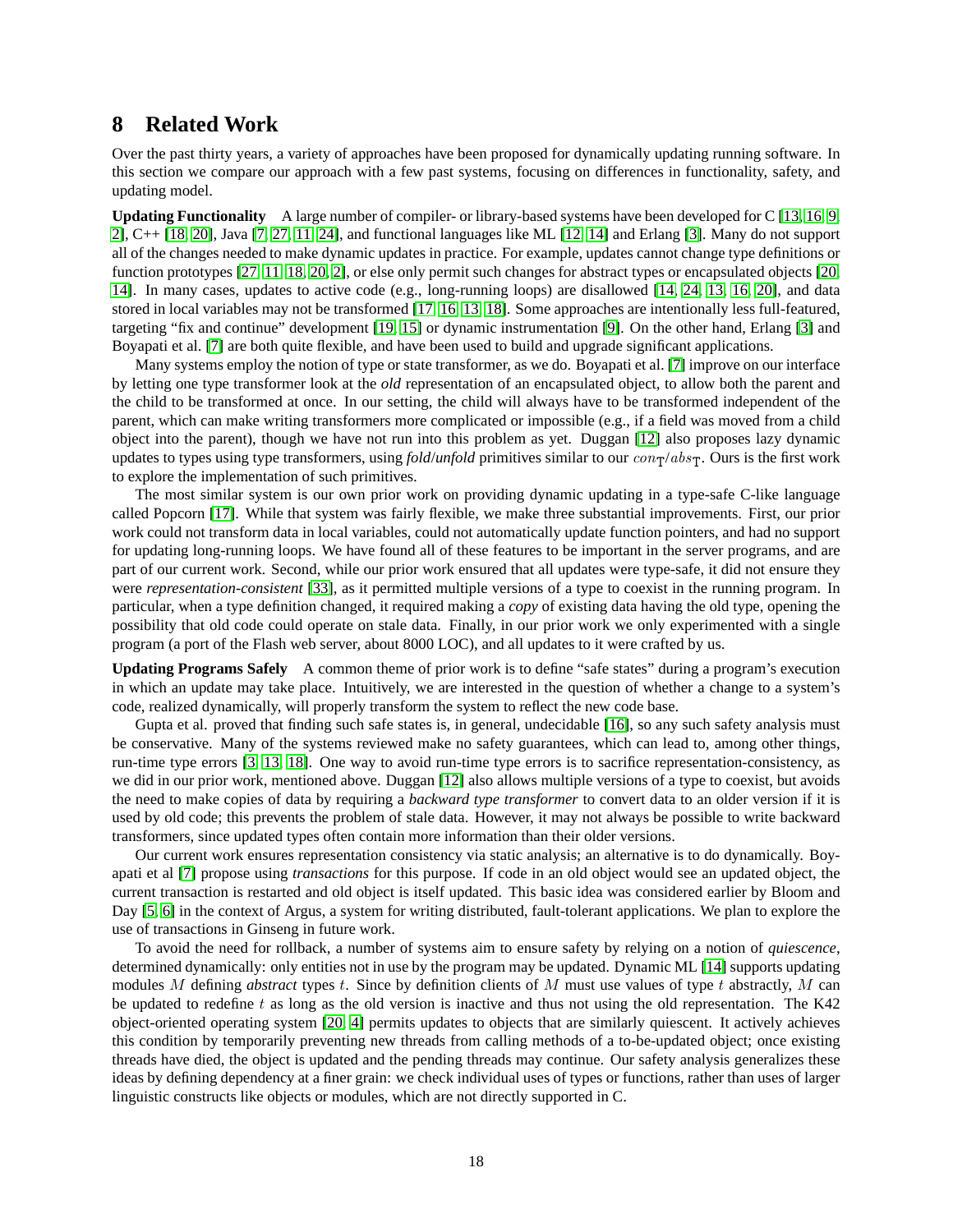**Updating Models** A typical approach to upgrading on-line systems is to use a load-balancer. It redirects requests away from a to-be-updated application until it is idle, at which point it can be halted and replaced with a new version. Such approaches typically employ redundant hardware, which is undesirable in some settings (e.g., upgrading a personal OS). Microvisor [\[22\]](#page-19-3) employs a virtual-machine monitor (VMM) to follow this basic methodology on a single node. When an application or OS on a server node is to be upgraded, a second OS instance is started concurrently on the same node and upgraded. When the original instance becomes idle, applications are restarted on the new instance and the machine is devirtualized. While Microvisor avoids the need for extra hardware, it shares the same drawbacks as the load-balancing approach: applications must be stateless (so they can be stopped and restarted) or they must be able to save their state under the old version, and then restore the state under the new version. While checkpointing [\[29,](#page-19-21) [8\]](#page-18-11) or process migration [\[30\]](#page-19-22) can be used to stop and restart the same version of an application, it cannot support version changes. DSU handles application state changes naturally. Since all state is visible to an update, it can be changed as necessary to be compatible with the new code. Indeed, one can imagine composing our approach with checkpointing to combine updating with process migration.

## **9 Conclusions**

This paper has presented Ginseng, a system for updating C programs while they run, and shown that it can be used to easily update realistic C programs over long stretches of their lifetimes, with only a modest performance decrease. Our system is arguably the most flexible of its kind, and our novel static analyses make it one of the most safe. Our results suggest that dynamic software updating can be practical for upgrading running systems. We plan to extend our approach to operating systems and multithreaded applications. Ginseng is available for download at [http:](http://www.cs.umd.edu/projects/dsu/) [//www.cs.umd.edu/projects/dsu/](http://www.cs.umd.edu/projects/dsu/).

## **References**

- <span id="page-18-4"></span>[1] Alex Aiken, Jeffrey S. Foster, John Kodumal, and Tachio Terauchi. Checking and inferring local non-aliasing. In *Proc. PLDI*, 2003.
- <span id="page-18-6"></span>[2] Gautam Altekar, Ilya Bagrak, Paul Burstein, and Andrew Schultz. OPUS: Online patches and updates for security. In *Proc. USENIX Security*, 2005.
- <span id="page-18-8"></span>[3] J. Armstrong, R. Virding, C. Wikstrom, and M. Williams. *Concurrent programming in ERLANG (2nd ed.)*. Prentice Hall International Ltd., 1996.
- <span id="page-18-0"></span>[4] A. Baumann, J. Appavoo, D. Da Silva, J. Kerr, O. Krieger, and R. W. Wisniewski. Providing dynamic update in an operating system. In *Proc. USENIX ATC*, 2005.
- <span id="page-18-9"></span>[5] T. Bloom. *Dynamic Module Replacement in a Distributed Programming System*. PhD thesis, MIT/LCS, March 1983.
- <span id="page-18-10"></span>[6] T. Bloom and M. Day. Reconfiguration and module replacement in Argus: theory and practice. *Software Engineering Journal*, 8(2):102–108, 1993.
- <span id="page-18-2"></span>[7] C. Boyapati, B. Liskov, L. Shrira, C-H. Moh, and S. Richman. Lazy modular upgrades in persistent object stores. In *Proc. OOPSLA*, 2003.
- <span id="page-18-11"></span>[8] G. Bronevetsky, M. Schulz, P. Szwed, D. Marques, and K. Pingali. Application-level checkpointing for shared memory programs. In *Proc. ASPLOS*, 2004.
- <span id="page-18-5"></span>[9] B. Buck and J. K. Hollingsworth. An API for runtime code patching. *Journal of High Performance Computing Applications*, 14(4):317–329, 2000.
- <span id="page-18-3"></span>[10] Cristiano Calcagno. Stratified Operational Semantics for Safety and Correctness of The Region Calculus. In *POPL*, 2001.
- <span id="page-18-7"></span>[11] S. Drossopoulou and S. Eisenbach. Flexible, source level dynamic linking and re-linking. In *Proc. Workshop on Formal Techniques for Java Programs*, 2003.
- <span id="page-18-1"></span>[12] D. Duggan. Type-based hot swapping of running modules. In *ICFP*, 2001.